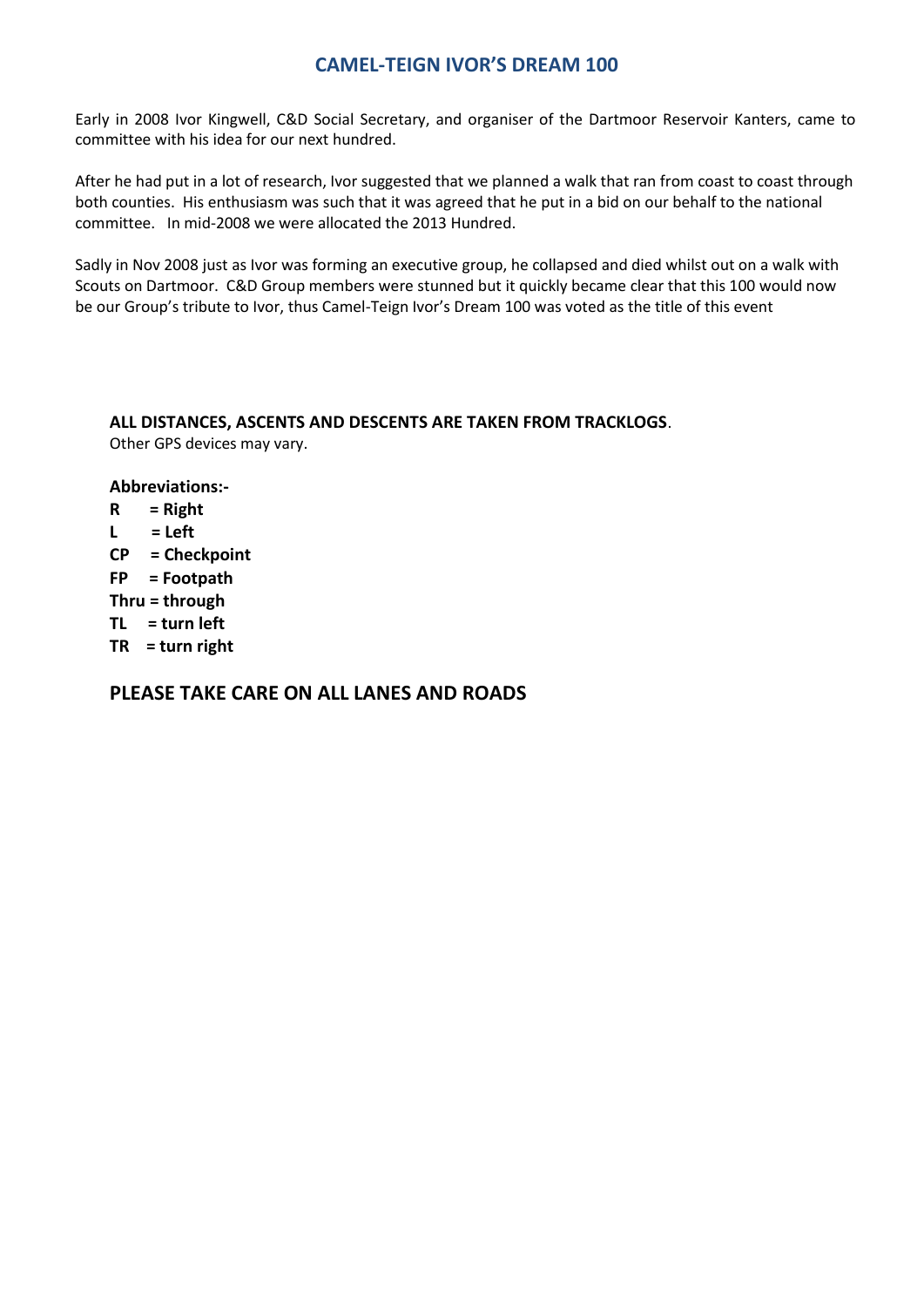|     | Leg 1. Wadebridge - Dunmere 5.1 miles<br>Ascent 517 ft Descent 443 ft                                                                                                                                                                                 |
|-----|-------------------------------------------------------------------------------------------------------------------------------------------------------------------------------------------------------------------------------------------------------|
|     | Join the Camel Trail Cycle Route and follow this all the way to the first CP.<br>You must keep to the left and Take Care - cyclists and horse riders using this route.<br><b>NO DOGS ALLOWED ON WALK</b>                                              |
| 1.1 | From the Jubilee Field do not cross footbridge but ahead on track for 190 yds, river on L, to join Camel<br>Trail. SW 9938 7196                                                                                                                       |
| 1.2 | TL on Camel Trail, soon passing under bridge. In 1400 yds cross bridge over River Camel.<br>SX 0040 7099                                                                                                                                              |
| 1.3 | Continue for 1900 yds, passing under stone bridge, thru Grogley Halt and later under pylons.<br>Cross road by gates with care. SX 0340 6755                                                                                                           |
| 1.4 | Pass thru Nanstallon, and ahead to cross thru double gates and ahead to pass Boscarne Station and<br>bear L. Cross bridge over river. Continue to CP on right just before granite marker post.<br>Don't forget to Drop your walk number in the bucket |
|     | CP 1 South Wales LDWA SX 0455 6747 on triangular open grassland on right<br>Opens Sat 10.30 Closing Sat 14.30<br>Total mileage - 5.1                                                                                                                  |

Г

 $\overline{\phantom{a}}$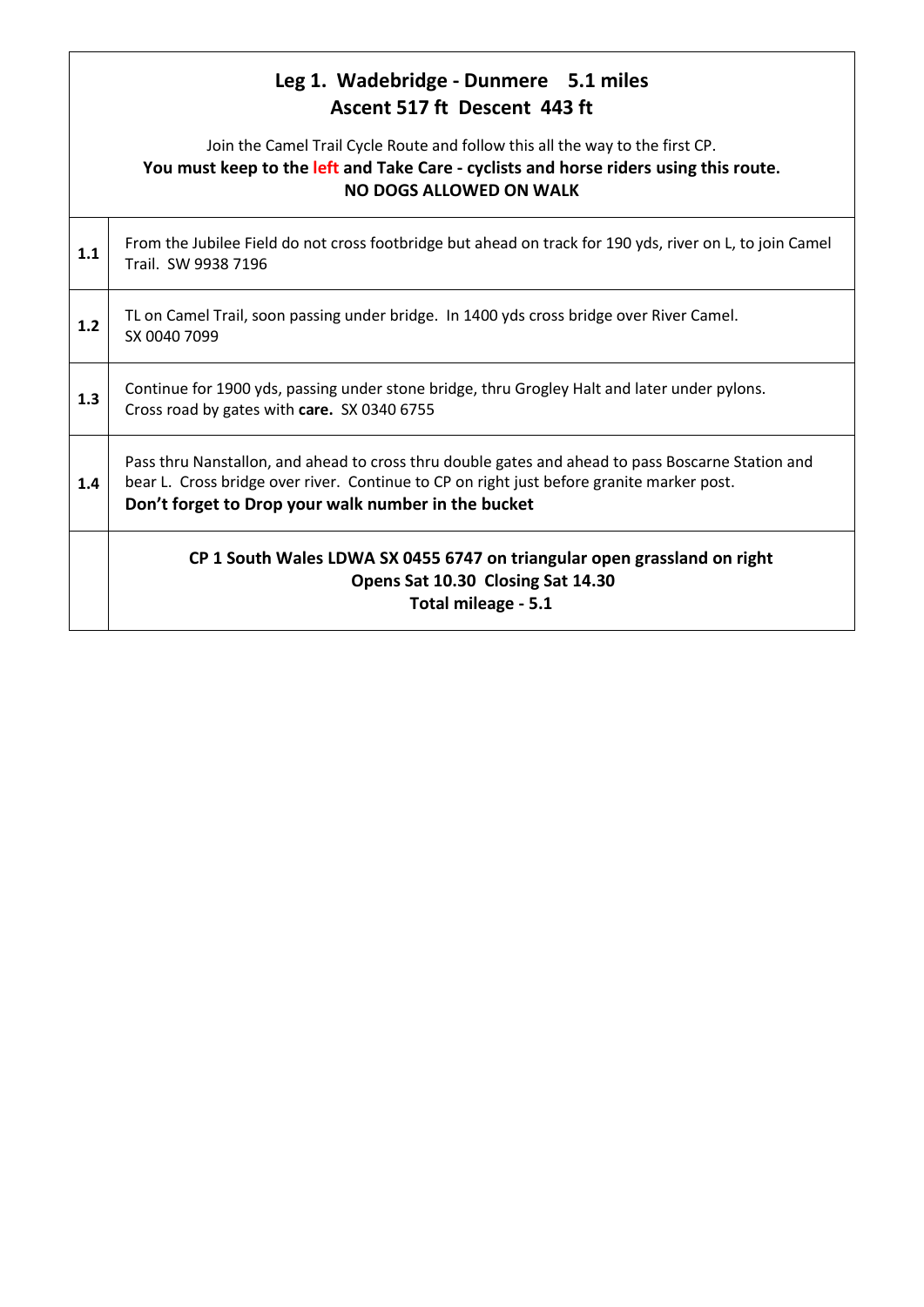| Leg 2. Dunmere - Blisland 6.8 miles<br>Ascent 1104 ft Descent 732 ft |                                                                                                                                                                                                                                                                                                                                                                                                                                                                               |  |
|----------------------------------------------------------------------|-------------------------------------------------------------------------------------------------------------------------------------------------------------------------------------------------------------------------------------------------------------------------------------------------------------------------------------------------------------------------------------------------------------------------------------------------------------------------------|--|
|                                                                      | This section continues along the Camel Trail to Tresarrett and a short stretch of farmland to CP.<br>There is no longer Clipper Point A<br>Please pace yourself as the checkpoint doors will not open until 12.30                                                                                                                                                                                                                                                             |  |
| 2.1                                                                  | Original 2.1 - 2.5 DELETE<br>Continue on the main Camel Trail for 475 yds passing thru Dunmere station on L to reach FP junction<br>post on R signed Camelford 9 miles. Turn sharp L and in 280 yds reach T-junction, TR signed<br>Poley's Bridge. Continue aheadfollowing the Camel Trail passing thru Helland Bridge to Tresarrett<br>Manned Clipper B SX 0894 7310 Take care on roads                                                                                      |  |
| 2.2                                                                  | TR along road to T-junction. TR and continue along road, soon to bear L uphill for 550 yds. Just past<br>bend in road 2 <sup>nd</sup> sign on L, SX 0927 7268 turn sharp L up steps in bank and cross stile into field. Keeping<br>hedge on L, go down field to cross stile in fence. Ahead down path thru wood to cross ladder stile into<br>field. TR bearing 70° to cross field and cross stream via 2 stone stiles and granite bridge. SX 0963 7287<br>Take care on roads |  |
| 2.3                                                                  | Cross 2nd stile and bear R on well defined path across field. Pass thru hedge and ahead across scrubby<br>ground to oak on R SX 0986 7297. Bear L up path 75° to gate. Ahead hedge on L up steps into<br>churchyard. Bear L round church to gate. Cross village green on tarmac path. Bear R on road to<br>crossroads. TL up road (North) for 100 yds to CP on L in Village Hall.                                                                                             |  |
|                                                                      | CP 2 Surrey LDWA and London LDWA SX 1006 7333 in Blisland Village Hall<br>DOORS WILL REMAIN LOCKED UNTIL Checkpoint Opens Sat 12.30 - Closing Sat 16.15<br>Total mileage 11.9                                                                                                                                                                                                                                                                                                 |  |
|                                                                      | THERE ARE NO TOILETS FOR WALKERS AT CP3 CANDRA                                                                                                                                                                                                                                                                                                                                                                                                                                |  |
|                                                                      | <b>ABSOLUTLY NO SUPPORTERS AT CP3 AS ROADS ARE TOO NARROW</b>                                                                                                                                                                                                                                                                                                                                                                                                                 |  |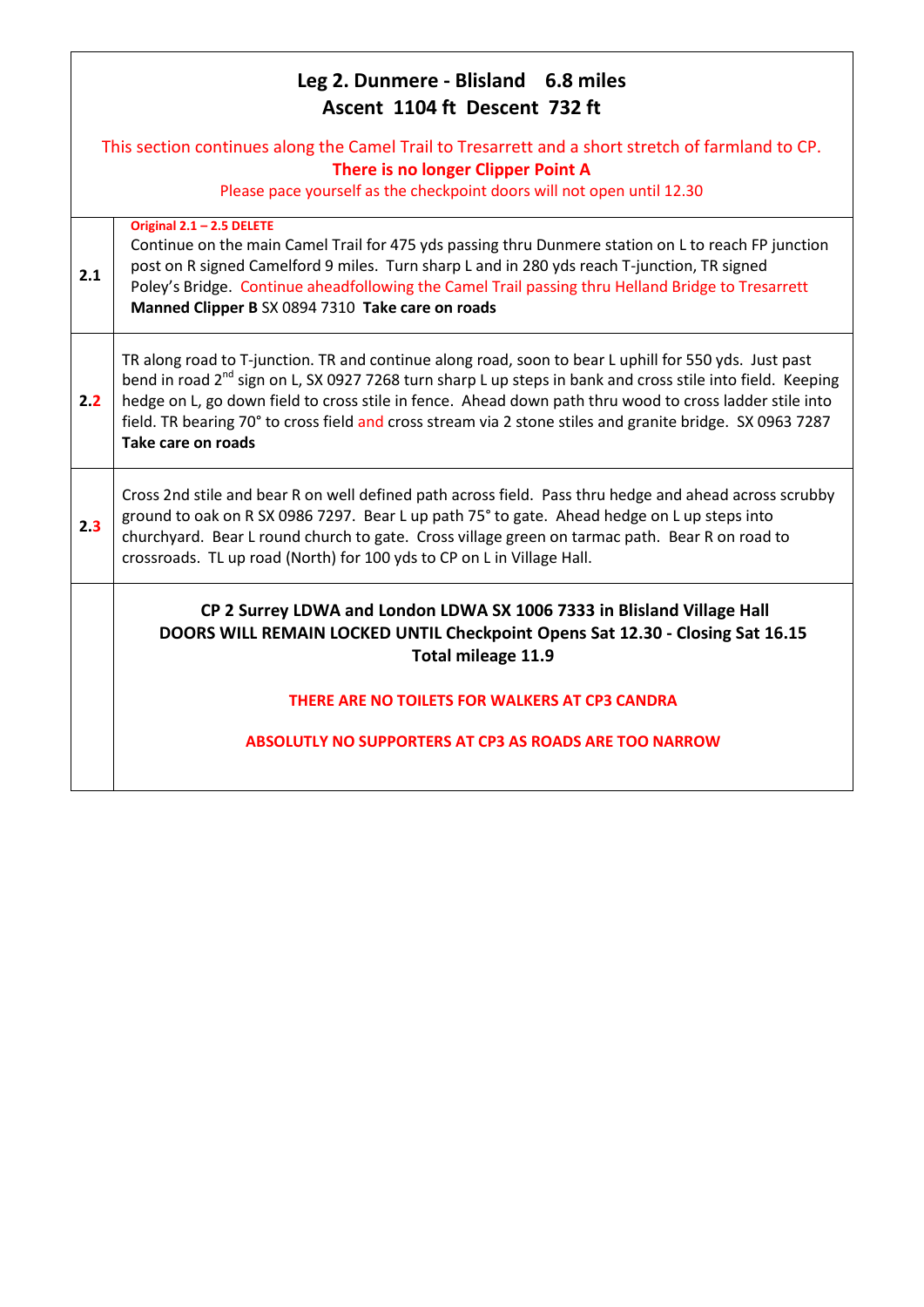#### **Leg 3 Blisland - Candra 4.7 miles Ascent 824 ft Descent 469 ft**

Through the village of St Breward and some outlying parts of Bodmin Moor**, requiring careful navigation. PLEASE NOTE THERE ARE NO TOILETS AT CP3 CANDRA 3.1** From CP TL on road to crossroads and continue ahead signed Pendrift. Ahead to cattle grid at Pendrift and when tarmac ends bear L on track passing Penbury on L and ahead to thru gate. SX 1001 7424 **Take care on roads 3.2** Ahead to field and continue hedge on R thru gap, and on to cross stile and steps in bottom R hand corner of field. Ahead downhill, bearing L (North) on faint path to second tree (this is at the bottom of the hill). Continue ahead on obvious path thru bracken bearing 340°. After 10 yds ignore faint path on L, which soon bears R, meandering thru gorse, and becoming clearer to bridge over river. SX 1005 7492 **3.3** Cross bridge and TL on footpath beside river. Bear R uphill to go thru small gate. Keep L, fence on L, to pass thru 2nd small gate still keeping fence on L, to track. Do not cross cattle grid ahead but TR, fence on L, entering enclosed path and ahead to bear L on track. TL on wide track, ignoring footpath, ahead for 140 yds to TR thru metal gate, waymark on gate post. SX 0980 7530 **3.4** Ahead on muddy track to power pole and continue to meet fence coming in from R. Ignore stile on R and continue on track as it bears L to enter field by small gate to R of metal gate. Ahead bearing 300° to go thru another small gate, cross bridge and thru further small gate. Bear R across small field to thru gate and ahead along driveway Penvorder Cottages on R to road. SX 0951 7584 **3.5** TR on road for 125 yds. Just before Bolts Quarry Farm TL on footpath. On entering courtyard TR up track to take footpath to L of pointed arched barn. Ahead across field bearing 30° to top L hand corner, cross wooden and stone stile and ahead beside new fence on L hand side to TL thru small gate, path becomes enclosed between stone walls. Ahead to gate and then road. SX 0963 7634 **Take care on roads 3.6** TL on road, passing thru St. Breward. TR at T-junction and continue on road to pass school sign, and ignoring footpath on L. At 2nd school sign TL on footpath (SX 0953 7689) to pass to R of school. Ahead on enclosed lane to small gate. Cross farmyard to road. Bear L towards church but TR on footpath just before church. SX 0970 7731 **Take care on roads 3.7** Ahead on track ignore stile on L to TL on path with track, **Clipper C** on FP sign SX 0980 7733 in front of Four Seasons and Lady Down House. At end of walled track by house continue ahead thru gate into field, thru kissing gate and ahead across field to cross stile in far R hand corner. Ahead, hedge on R, and cross stile in far R hand corner. TR and ahead to cross another stile and ahead bearing 105° on path across boggy field, to gap to far R of gate. TL hedge on L to cross stile in corner. Ahead hedge on L and bear R with path to road. SX 1046 7742 **3.8** TL on road and go 400 yds to cattle grid. Bear R on moorland, keeping close to wall on R, to 2nd corner SX 1131 7741. Bear L 60° and in 600 yds join wall near gate to L of corner at SX 1158 7754. L along wall to corner and ahead to TR on tarmac downhill into dip and CP in barn on L SX 1191 7797 **Take care on roads CP 3 Beds Bucks & Northants LDWA SX 1191 7797 in Barn at Candra Open Sat 13.45 Closing Sat 18.00 Total mileage 16.6 NO TOILETS OR SUPPORTERS AT THIS CP**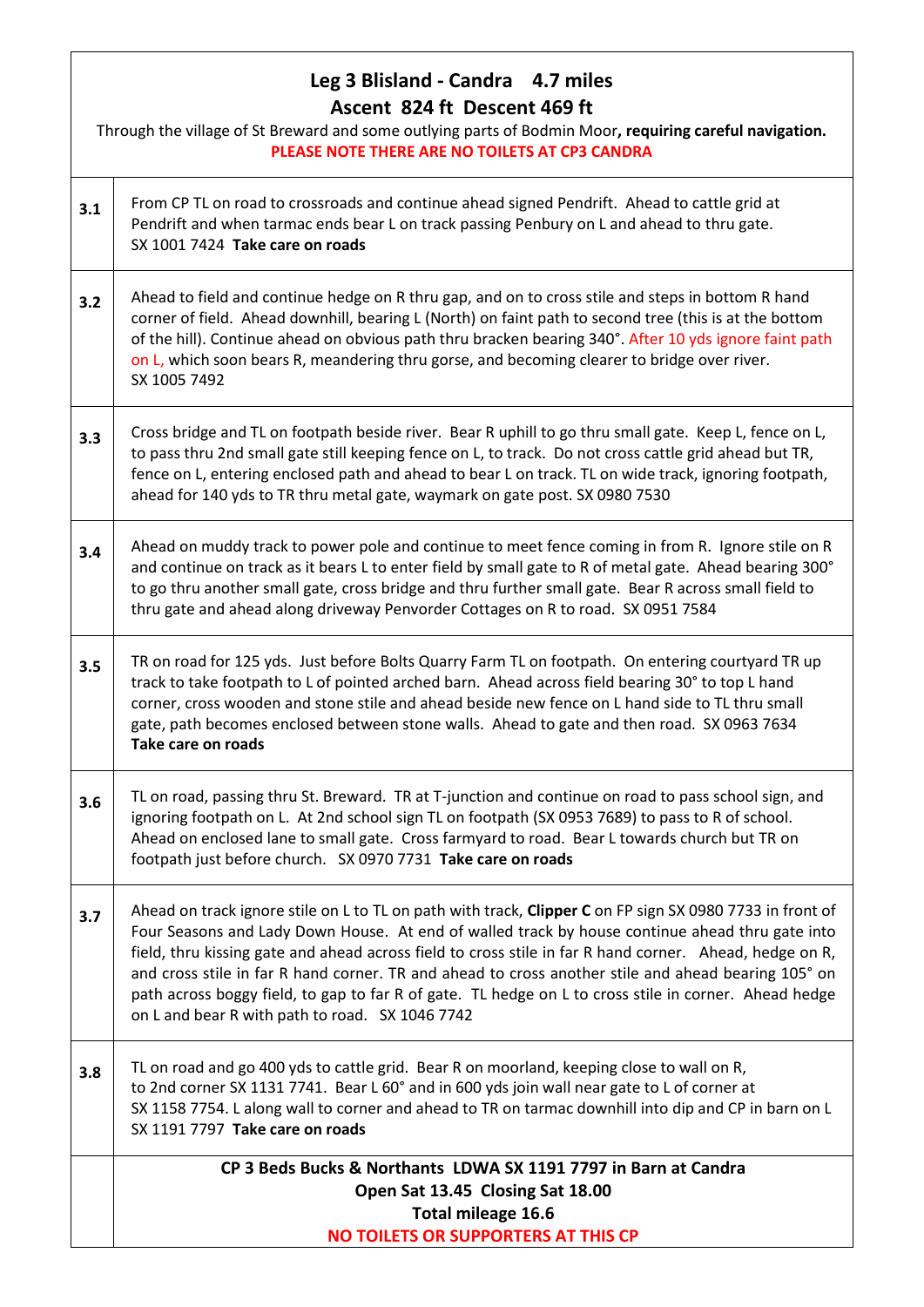# **Leg 4 Candra - Bolventor 6.8 miles Ascent 1042 ft Descent 944 ft** Almost entirely over moorland up to and down from Brown Willy, the highest point on Bodmin Moor (and in Cornwall) **Note that the paths over Brown Willy are not shown on OS maps 4.1** From CP continue on road to bend, then ahead bearing 120° to join wall on R. Continue ahead, keeping wall on your R for 900 yds, ignore ladder stile, to corner. SX 1276 7764 **4.2** Ahead bearing 90° to R hand corner of fenced enclosure, King Arthur's Hall, and then continue on bearing 90° for 520 yds to wall corner SX 1350 7762. *Good views of Brown Willy and Rough Tor.*  Continue with wall on L to waymark post, then bear R 85° to cross stile (barbed wire on stile). Bear R on grassy path to cross bridge into trees. Ahead thru trees to cross 2nd stile and then bear R on stony track, which becomes grassy and contours L around hill for 500 yds to enter old field system and reach green sign Garrow by walled enclosure around house. SX 1457 7791 **4.3** Bear R 45° on permissive path to cross stile, two footbridges and 2nd stile. Bear R 110° on faint path over rough ground for 125 yds to waymark post. TL bearing 40° and in 270 yds to pass another waymark post and continue ahead bearing 40° for 250 yds passing 2 more waymark posts and thru old wall to reach fence corner. SX 1517 7838 **4.4** Ahead, fence on L, diverting around boggy areas ignoring stile on L and continue ahead to cross stile in corner. Ahead to cross stile and footbridge and track. SX 1552 7870 **4.5** Ahead on grassy path, initially bearing 60°, uphill thru clitter for 260 yds to waymark post and granite outcrop on skyline/brow of hill SX 1584 7891. Bear L 10°along ridge, passing 2 waymark posts and another granite outcrop to cross stile to L of gate. Continue along ridge uphill, passing cairn on your R, thru rocky outcrop and passing a number of waymark posts to **Clipper D** manned by **Duddon and Furness Mountain Rescue Team** close to the summit of Brown Willy. SX 1588 7993 **4.6 Following instructions from marshals descend steep side of hill. Initially bearing 95° as ground levels,** ahead on grassy path bearing 100° to cross ditch and then wet ground to stile beside gate in corner SX 1660 7980. Cross stile and TR along fence, remains of wall to R, wet and boggy in places, for just over ½ mile to cross fence/gate. SX 1694 7881 **4.7** Ahead, fence on R, over brow of hill and down to metal gate in fence on R. Thru gate TL and along fence to corner. Ahead bearing 140° for almost ½ mile to next gate on wide grassy track passing stone post near brow of hill. At top of hill bear L over remains of old wall and ahead on same bearing to join stony track to gate and enclosed track. SX 1761 7758 **4.8** Thru gate and down enclosed track. At L hand bend in track, keep ahead thru metal gate. At house Dairywell Hill bear L down concrete track. Keep ahead on muddy track and at L hand bend bear R to cross stile and immediate TL. Follow wall on R bearing 75° to corner. TR wall still on R to pass thru gateway and ahead to cross stile in corner. Cross small field then cross stile beside metal gate to lane. SX 1824 7686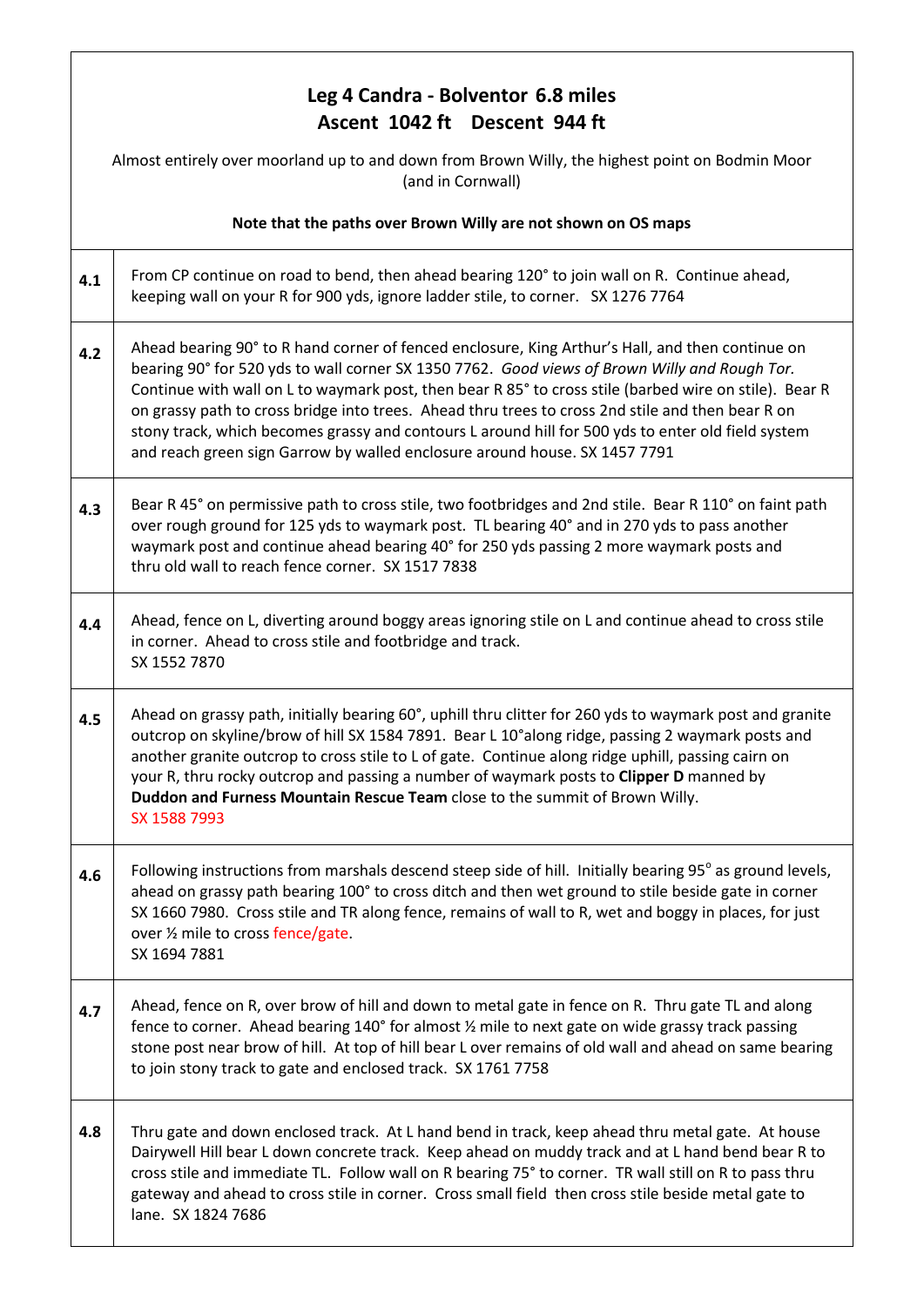| 4.9 | TL above A30 to T-junction. TR for 50 yds to next T-junction and then TL to go under A30. Bear R<br>with road into village and just past Jamaica Inn TL into CP in Village Hall Take care on roads |
|-----|----------------------------------------------------------------------------------------------------------------------------------------------------------------------------------------------------|
|     | CP 4 Bristol & West LDWA and Wiltshire LDWA SX 1830 7666 in Bolventor Village Hall<br>Open Sat 15.30 Closing Sat 21.00<br>Total mileage 23.4                                                       |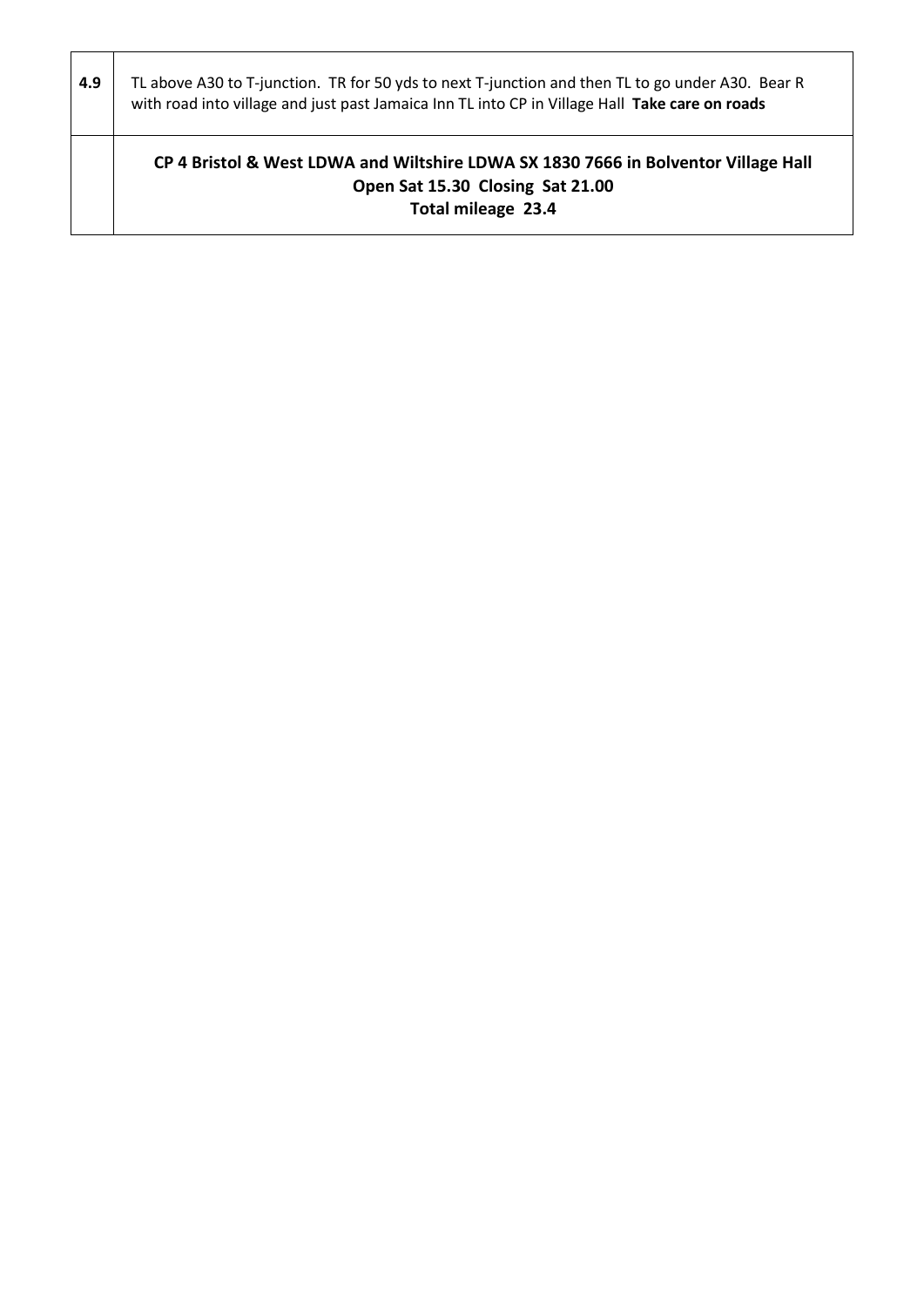### **Leg 5 Bolventor - North Hill 6.7 miles Ascent 620 ft Descent 993 ft**

|     | After a short section on road, the route continues through fields to Halvana Plantation and is then flagged<br>across open moor to Tresellern and thence by lanes to North Hill.                                                                                                                                                                                                                                                 |  |
|-----|----------------------------------------------------------------------------------------------------------------------------------------------------------------------------------------------------------------------------------------------------------------------------------------------------------------------------------------------------------------------------------------------------------------------------------|--|
| 5.1 | From CP TR on road. Take 2nd road on R Sibleyback Lake and continue for % mile. At 'Road<br>Narrows' sign TL at footpath/entrance to Dryworks. Follow track thru gateway to L of barn, bear L<br>to small gate, waymark post to L of metal gate and cattle shed, (avoiding farm yard) thru gate into<br>field. SX 1944 7680 Take care on roads                                                                                   |  |
| 5.2 | Ahead on sunken track, hedge on R, easier in field at first to gate. Ahead down thru small wood. At<br>ford, cross footbridge and decrepit stile. Ahead on stony track wall on R. Opposite gap in wall<br>(SX 1960 7710) TL bearing 25° for 175 yds to waymark post. Continue on grassy path, hedge<br>boundary on R to cross stone stile in corner. Ahead on grassy path initially bearing 30° to waymark<br>post. SX 1966 7737 |  |
| 5.3 | Route across access land and into Halvana Plantation not marked on map. From waymark post<br>bear R 70° for 360 yds aiming for R of tower. Bear R and thru metal gate. Bear L then R on muddy<br>track to T-junction. SX 2015 7759 Tower on R                                                                                                                                                                                    |  |
| 5.4 | TR on main track. After 95 yds continue ahead on main track bearing 80° which soon bears R.<br>Ignore turning on L and at staggered cross-tracks ahead on lesser track bearing 120° to thru gate<br>onto moor. SX 2082 7727                                                                                                                                                                                                      |  |
| 5.5 | Route across open moor not marked on map. Ahead across open moor for approx 1 mile on a<br>general bearing 98° to Greymare Rock SX 2252 7716. Continue bearing 100° to Carey Tor<br>SX 2304 7708. Take care - muddy hole after tor. Continue on flagged route bearing 130° to join<br>wall and TL. Keep wall on R to join track near barns Tresellern. SX 2359 7693                                                              |  |
| 5.6 | Ahead as track becomes enclosed, then crosses a stream and becomes a tarmac road for 1 mile.<br>Cross cattle grid and descend with road thru trees. At bottom of hill ignore road on L, Stonaford,<br>also ignore 2nd road on L and bridleway sign. Continue downhill, cross river and continue uphill to<br>footpath sign on R just after buildings (the entrance is a small green gate). SX 2635 7769                          |  |
| 5.7 | TR up steps, thru gate and ahead on path to road. TR on road, in 500 yds to pass thru hamlet of<br>Trebartha. At sharp L hand bend ignore road ahead and TL on road uphill bearing 110° and in $\frac{1}{2}$ mile<br>to village of North Hill and after Lynher Close TL to CP in Village Hall. Take care on roads                                                                                                                |  |
|     | CP 5 Essex & Herts LDWA SX 2707 7674 in North Hill Village Hall<br>Open Sat 17.15 Closing Midnight<br>Total mileage 30.1                                                                                                                                                                                                                                                                                                         |  |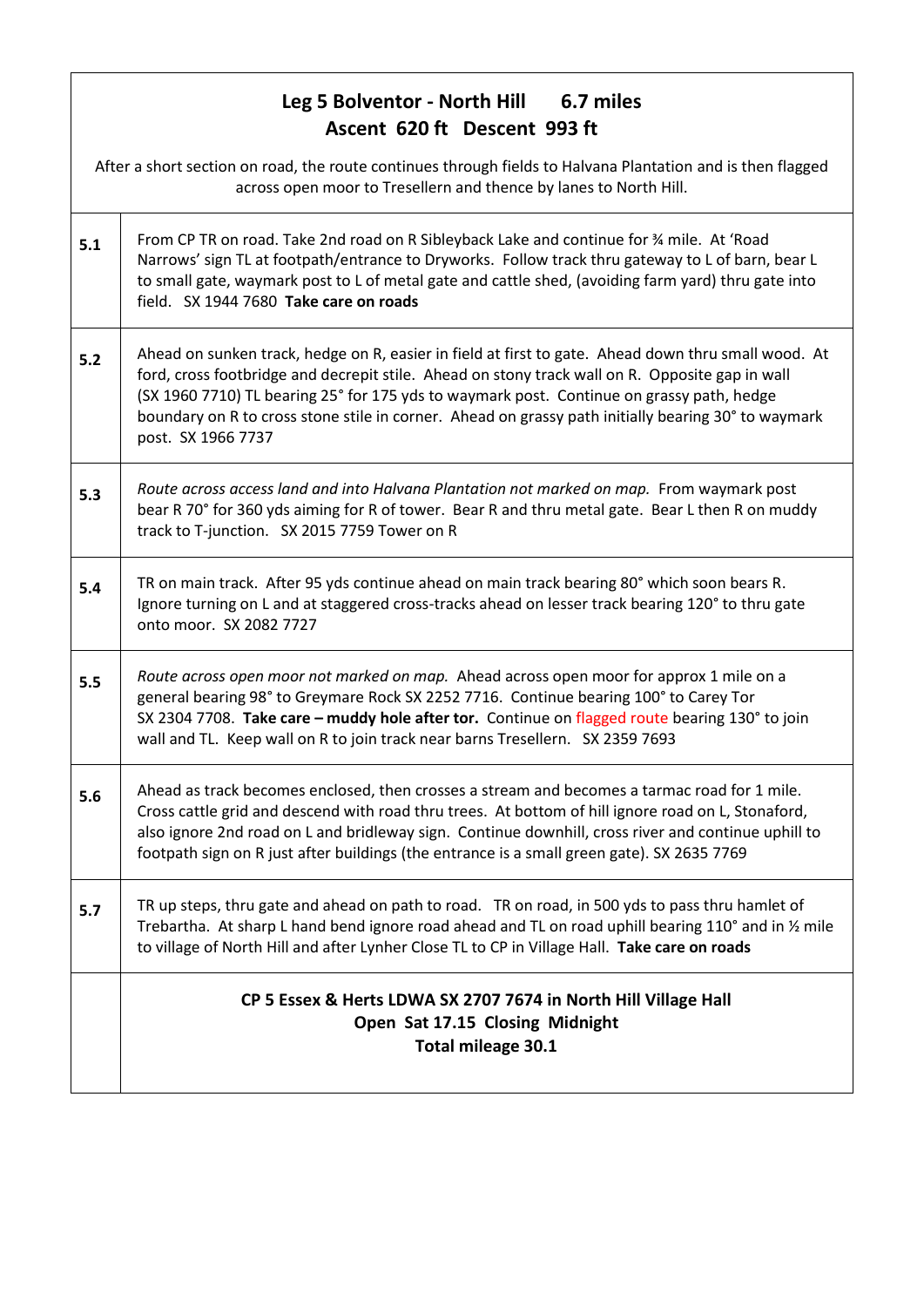### **Leg 6 North Hill - Pensilva 7.2 miles Ascent 1183 ft Descent 977 ft**

A few fields and a stiff climb to get back to Bodmin Moor. Then it's more industrial heritage, passing the Cheesewring and Minions to the modern masts on Caradon Hill and the old mining town of Pensilva.

| 6.1 | Leave CP and TL thru car park and play area to bottom R hand corner and thru squeeze gap to<br>road/entrance to church. TL on road and then 1 <sup>st</sup> R. At end of 30 mph zone bear R up bank onto<br>footpath. Ahead on enclosed path and thru kissing gate into field. SX 2710 7649 Take care on roads                                                                                                                                                                                                  |
|-----|-----------------------------------------------------------------------------------------------------------------------------------------------------------------------------------------------------------------------------------------------------------------------------------------------------------------------------------------------------------------------------------------------------------------------------------------------------------------------------------------------------------------|
| 6.2 | Downhill bearing 230° to cross stile in fence. Down steps into wood and ahead across track to cross<br>2 footbridges. Bear R on obvious path thru trees, bear L to cross stream, then bear R and up steps to<br>cross stile into field. Keep hedge on R to waymark post and cross stile in top R hand corner of field.<br>Cross track and up steps to cross 2nd stile. Ahead up path thru trees and into field. Keep hedge on R<br>to pass thru kissing gate into trees. Follow wall on L to road. SX 2665 7614 |
| 6.3 | TR on road and continue uphill for 1050 yds until road becomes stony to cross cattle grid. In 20 yds<br>bear L on grassy track, keeping approx. 20 yds from wall on L for 300 yds to wall corner.<br>SX 2581 7555 Take care on roads                                                                                                                                                                                                                                                                            |
| 6.4 | Ahead for 20 yds then bear L 160° on grassy track for 250 yds and then bear R at fork 200° (remains<br>of old railway track). After 170 yds track becomes steeper and bears L then R to top of hill<br>SX 2594 7506. Continue on track for 500 yds as it bends around hill, bearing 250°, to join grassy<br>track from R, with remains of building/wall on R hand side. SX 2536 7471                                                                                                                            |
| 6.5 | TL and in 10 yds leave track at marker SX 2535 7471 on bearing 170° for 1050 yds to cairn on top of<br>hill SX 2555 7381. From cairn TL bearing 100° to pass 20ft high granite outcrop just before<br>Sharp Tor SX 2593 7369. Between outcrop and Sharp Tor TR bearing 175° on grassy path (not<br>marked on map). Descend on path to small metal gate in wall. SX 2595 7355                                                                                                                                    |
| 6.6 | Thru gate and descend, keeping low wall and fence on R, to bottom of field. TR on enclosed track to<br>pass thru gateway. Ahead bearing 185° to tarmac lane. TL for 20 yds.<br>Do not continue on lane but at wall corner bear R. SX 2569 7307                                                                                                                                                                                                                                                                  |
| 6.7 | TL, keeping fencing posts on L, to join granite tramway. As fence ends continue on tramway (two<br>rows of flat rocks in the ground) for 1 mile as it bends around hill. Pass thru large cubic boulders and<br>immediately bear L at fork 185° leaving tramway. Keep L at next fork and on to road SX 2664 7141.<br>TR on road to T-junction, and R again signed St Cleer/Liskeard into Minions.<br>(Toilets to the right after Hurlers Café.)                                                                  |
| 6.8 | TL after shop/tearooms on L onto tarmac access road SX 2615 7117. Continue ahead for 1/2 mile to<br>crash barriers and lane on R and continue for 260 yds to just before brow of hill and concrete posts<br>on R, which are close together. At 3 <sup>rd</sup> standing post bear R to wall/fence.<br>SX 2704 7049                                                                                                                                                                                              |
| 6.9 | Keep wall/fence on R as it goes downhill. Near bottom of hill pass under power lines and pass<br>concrete foundation/post on R. Ahead to join rough track and bear R with it between stone pillars<br>gap in wall. Ahead, passing houses/wooden fence on L to meet road. SX 2807 6979                                                                                                                                                                                                                           |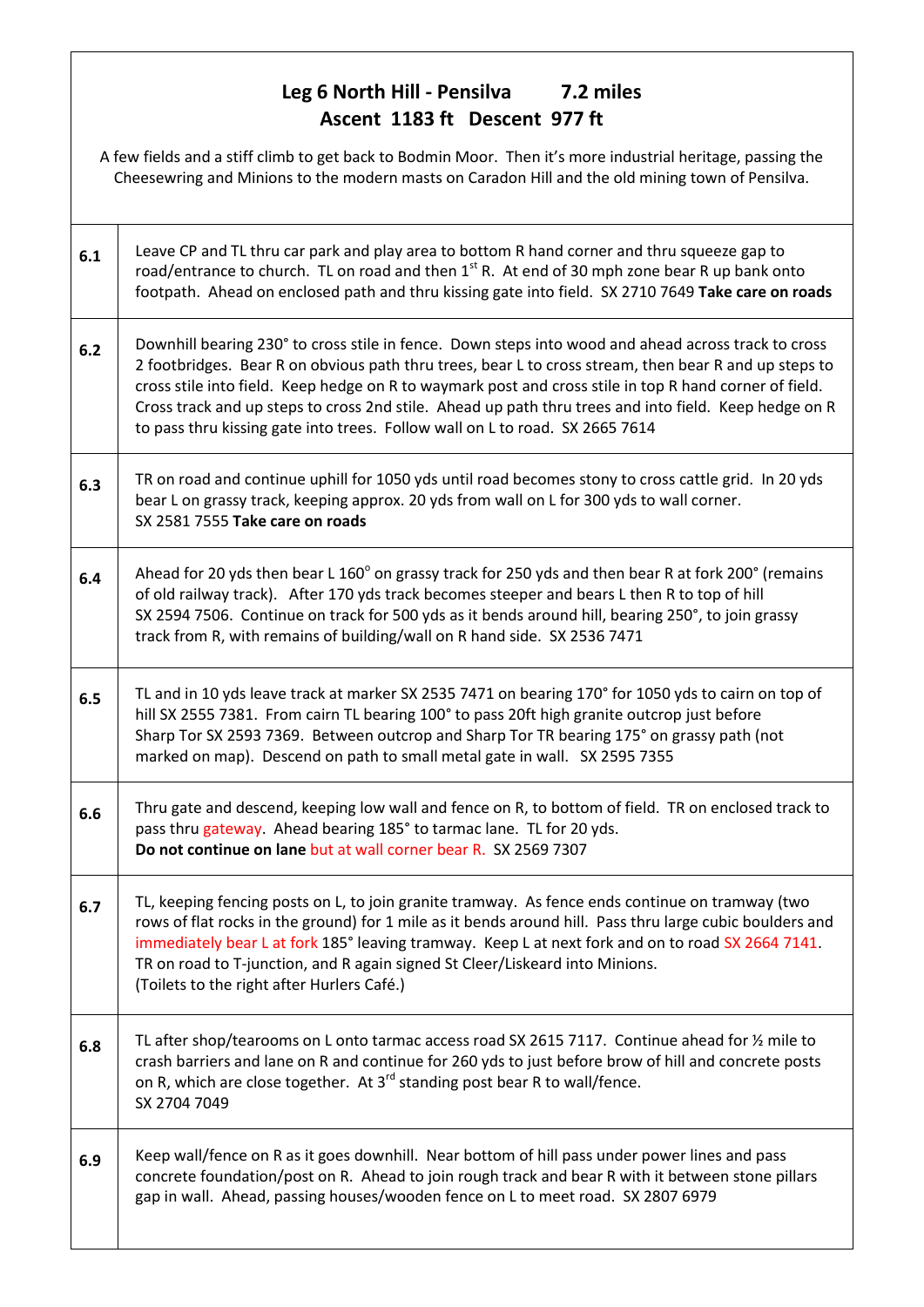| 6.10 | Bear half R across busy road 135° with care to sunken path for approx 50 yds to road. TL cross cattle<br>grid and continue ahead for 220 yds to bungalow called Claremont (and also a sign The Stables on L<br>hand side of road). Just past bungalow TL up track bearing 60°. Continue along track for 670 yds to<br>junction with road, cemetery on L. TR on road bearing 140° for 275 yds to CP in primary school on L.<br>Take care on roads |
|------|--------------------------------------------------------------------------------------------------------------------------------------------------------------------------------------------------------------------------------------------------------------------------------------------------------------------------------------------------------------------------------------------------------------------------------------------------|
|      | CP 6 Wessex LDWA SX 2908 7000 in Pensilva Primary School<br>Open Sat 19.00 Closing Sun 03.30<br><b>Total mileage 37.3</b>                                                                                                                                                                                                                                                                                                                        |

 $\mathbf{r}$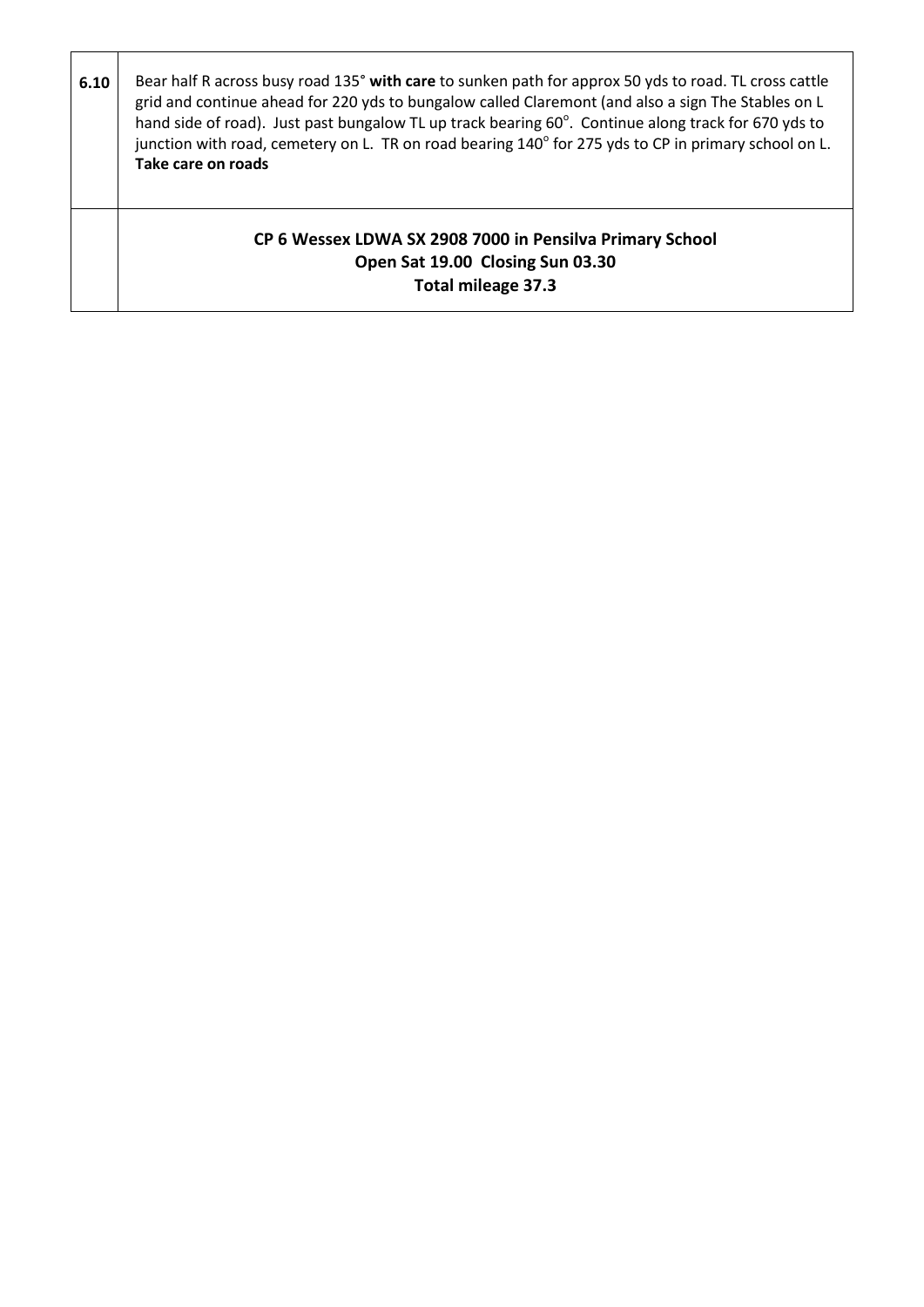### **Leg 7 Pensilva - Callington 6.3 miles Ascent 659 ft Descent 902 ft**

l

Leave Bodmin Moor for the lanes, fields, farms and wooded valleys of rural Cornwall.

- **7.1** Leave CP and TL along road for 175 yds to T-junction. TL along road to staggered crossroad SX 2941 6985 Victoria Inn on L, ahead on road signed Golberdon. Ahead for 780 yds to crossroads Charton Cross. TL signed Plushabridge. As road goes downhill, pass Slade Farm entrance on L. In 400 yds at white cottage with iron railings TR on road. SX 2998 7043 **Take care on roads 7.2** As road bears L **Clipper E** SX 3028 7038 on tree by metal gate. Ahead road crosses stream, passes thru woodland, crosses a 2nd stream and passes Mill Lawn Cottage on L. In 240 yds just before wooden stable on L, TL at footpath sign and cross stile/gate in fence SX 3098 7080. Ahead bearing 80° to cross stone stile
- in wall. Continue ahead, hedge on R, pass 1st metal gate on R and go thru next metal gate on R to track. Keep on track and pass thru farm buildings Scrawsdon Farm and ahead on track to road. Very noisy dogs here SX 3171 7082
- **7.3** TL on road downhill to cross Kerney Bridge. Immediately TR on footpath, sewage plant on L. Cross stile to L of gate and ahead into woodland, keeping river on R. Path bears L, then R and climbs. **(Care steep slope on R.)** Bear R to descend to steps with handrail on R to join wide path. Footpath now leaves wood, ahead to cross stile to L of gate. Keep to river bank thru long field, crossing wooden bridge, but at end bear L with footpath to thru gate. SX 3215 7037 **Take care on roads**
- **7.4** TR on road. At junction TL uphill and in 550 yds opposite house on L with wooden fence, bear R on footpath signed Trenavin. Thru gate, cross stable yard to thru gate onto muddy track which soon bears L into field. Ahead, hedge on L, ignore 1st gate on L to pass thru metal gate (gate sticks on the bath) SX 3292 7010. Bear R 107° across field to thru metal gate in R hand corner (gate might be tied in place, if so please climb over). Ahead, hedge on R, to thru gate onto road. SX 3321 6998
- **7.5** TR on road and in 10 yds TL to cross stile hidden in holly trees. Ahead bearing 95° thru small gate in hedge to L of house. (House is actually quite hard to spot thru the trees. It is to the R of a concrete 'box' and a lone tree, look for the lights of the house if it is dusk/dark) Ahead on concrete track, buildings on R, to road. SX 3359 6990
- **7.6** TL on road, bear R on road and then ahead at junction post box in wall. Thru hamlet of Trevigro bearing R with road. Pass Shalfleet on L and ahead at junction signed Newbridge. Road goes downhill and after 545 yds, as road bears R, TL on footpath signed Haye. **Clipper F** on footpath post SX 3402 6921
- **7.7** Stay on enclosed track downhill, ignoring gate on R where track bends L, and go thru gate into field. Keep hedge on L beware of fallen tree (TL into field and back to path to pass tree) and low branches to cross stile in wet/muddy corner. Ahead on enclosed track thru woodland to reach gate (gate only opens two feet). TL on wide concrete drive, which becomes stony, to road. SX 3471 7004
- **7.8** Turn sharp R on road and in 1160 yds, ignoring all side turnings, pass Callington Community Clinic and Health Centre on R. Ahead for 120 yds to T-junction, TR. In 70 yds TL into West End Square. Ahead to end of lane thru gate and wooden door into CP, Callington Bowling Club. **Take care on roads**

#### **CP 7 Kent LDWA SX 3580 6954 entering through the back of Callington Bowling Club Open Sat 20.15 Closing Sun 06.30 Total mileage 43.6**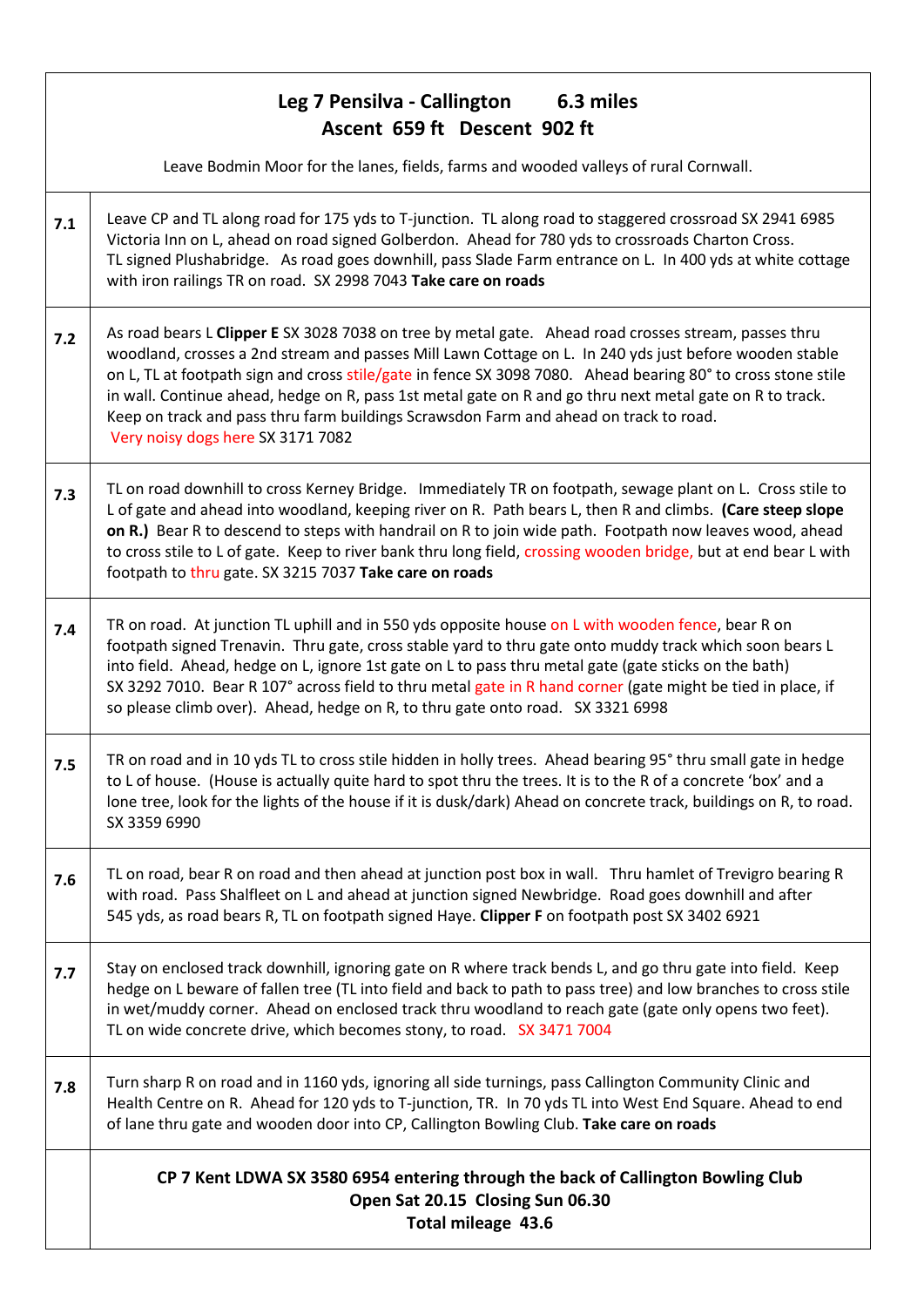### **Leg 8 Callington - Luckett 4.8 miles Ascent 648 ft Descent 1042 ft**

Up to and over the Kit Hill Country Park, then downhill on lanes and tracks to the hamlet of Luckett. **8.1** Leave CP same way as you came in, ahead thru West End Square. Then in 70 yds TR into Fore Street and then R on pavement to traffic lights. Cross road A388 **with care** and ahead for 300 yds along Tavistock Road on R hand pavement. Cross 3 minor roads before crossing at Pengelly, then **taking care** cross road to minor road almost opposite. SX 3646 6971 **Take care on roads 8.2** Ahead down road, TL on tarmac at byway sign, follow round to R, ahead thru metal gate. (It's always open) Ahead for 1440 yds to reach road. SX 3630 7051 **Take care on roads 8.3** TR up road to T-junction and R again. Continue along road and at masts on R (SX 3675 7038) TL on gravel track Claremont Farm. When track bears R keep ahead on grassy path to thru kissing gate in R hand corner. Ahead, hedge on R, to thru 2nd kissing gate. Ahead across field bearing 45° to thru 3rd kissing gate in wire fence and ahead bearing 40° to thru 4th kissing gate at Kit Hill sign. SX 3720 7115 **8.4** Continue ahead, initially bearing 50°, on grassy track to thru small gate in wire fence. Ahead on obvious path to small granite marker post just before open ground. Cross grassy area bearing 75° passing Kit Hill Monument on L to gap in bank. Bear L, trig point on bank on your R, to car park. SX 3752 7136 **8.5** Leave car park on tarmac bearing 5°. Ahead on road for 245 yds then turn 2<sup>nd</sup> sharp L (SX 3765 7153) initially bearing 305° to pass 3 wooden posts across track. **8.6** Ahead downhill and in 255 yds, at overhead power cables ignore path on R. In another 10 yds bear R off track onto grassy path parallel to track. In 25 yds bear R again onto well-defined path bearing 330° passing massive retaining wall on L to reach open grassy area. Bear L across open area 295° to reach long, broad and straight incline. SX 3745 7185. **8.7** TR down wide grassy incline to thru kissing gate to L of gate. Ahead thru posts to bear R and L thru car park to road (B3257). SX 3746 7234 **8.8 Cross with care** TL and immediately R on road, signposted Downgate. (DELETE opposite minor road on L) In 450 yds reach off-white cottage with post box in wall on left, TR opposite minor road on enclosed bridleway. Track goes downhill after L hand bend **take care as track becomes rough** to minor road. SX 3721 7300. **Take care on roads 8.9** TR and ahead on road for 1200 yds, descending to woodland and cross ford footbridge on L hand side to T-junction. TL and cross bridge. In 250 yds pass white cottage on R to staggered crossroads SX 3820 7368. TR signed Luckett ½. In ½ mile at T junction TR downhill for 200 yds to CP 8 on R in the Luckett Men's Institute. **Take care on roads CP 8 Dorset LDWA SX 3887 7371 in Luckett Men's Institute Open Sat 21.15 Closing Sun 08.45 Total mileage 48.4**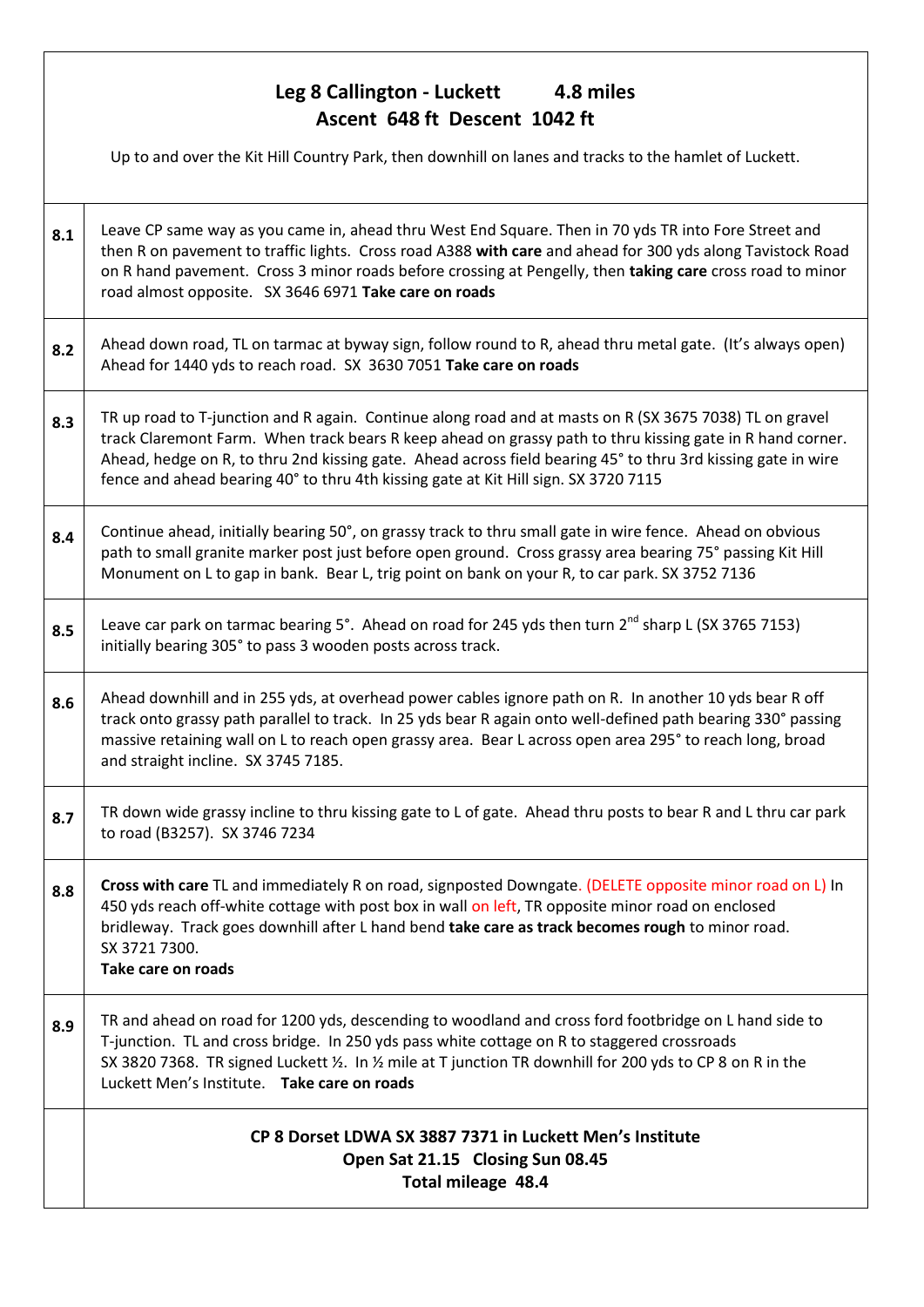#### **Leg 9 Luckett – Tavistock 8.9 miles Ascent 1313 ft Descent 1014 ft**

Through fields to cross the Tamar into Devon at Horsebridge. More fields and then a section through Grenoven and Blanchdown Woods with its mining heritage. Lanes down to the disused railway to the north of Tavistock, baggage, First Aid and breakfast.

| 9.1 | From CP TR on road. After 10 yds bear L on footpath, pass cottages on L and ahead on stony track. In<br>170 yds, when track ends, ahead thru kissing gate into field. Keep close to hedge on L. At waymark on<br>corner bear L to cross stile by gate. SX 3929 7393                                                                                                                                                                                                                                          |
|-----|--------------------------------------------------------------------------------------------------------------------------------------------------------------------------------------------------------------------------------------------------------------------------------------------------------------------------------------------------------------------------------------------------------------------------------------------------------------------------------------------------------------|
| 9.2 | Ahead on very muddy track and hidden ditches which bears R to cross stream - by stone bridge. Ahead<br>to small gate. Ahead for 270 yds keeping hedge on R to thru metal gate. TR on concrete track which<br>immediately turns L to pass Lower Hampt Farm buildings on R (QUIET PLEASE at night) SX 3959 7423                                                                                                                                                                                                |
| 9.3 | Ahead to thru kissing gate to R of metal gate and ahead on enclosed track. Ahead for 550 yds to go thru<br>kissing gate to L of metal gate and TR on road. Ignore track to Bridge Farm and cross Horsebridge into<br>Devon leaving God's own country (Cornwall) behind. SX 4000 7487                                                                                                                                                                                                                         |
| 9.4 | At end of bridge immediately TR Scrubtor. After 75 yds, TL on enclosed footpath, just before Tamar View.<br>Uphill thru 3 kissing gates to road. SX 4039 7485 Take care on roads                                                                                                                                                                                                                                                                                                                             |
| 9.5 | TR on road for 270 yds and TL at footpath sign up enclosed grassy track and thru gate into field. Keep<br>hedge on L hand side. Ignore gap in hedge and continue downhill to steps and cross hidden stile in<br>L hand corner. Cross field on bearing 100° to cross stile in hedge and down steps to road SX 4082 7435.<br>TL and soon downhill around sharp L hand bend, followed by R hand bend, over bridge and TR into forest<br>SX 4146 7436 (make note of this change) Take care on roads<br>car park. |
| 9.6 | Ahead thru car park and small gap to L of main gate. Ahead for 660 yds to Y-junction SX 4154 7378 with<br>post No.1 on L, bear L up wide track. Continue uphill as track joins from R and continue to post No.3 on R<br>SX 4191 7365                                                                                                                                                                                                                                                                         |
| 9.7 | Continue ahead up track Wheal Fanny to pass shallow lake. Just before gate bear R at marker post<br>SX 4227 7361. Up steep zigzag path with wooden fence on L of path (not shown on OS map). At top of<br>climb keep ahead on main track which bears L into trees, bench on R and ahead to T-junction and<br>post No 4 on L SX 4242 7342                                                                                                                                                                     |
| 9.8 | TL on track and ahead to pass to L of gate. Ahead on wide track bearing 35°, chimney and then wide<br>open space on R. Track becomes metalled road, ignore turnings to L and R, and continue ahead for<br>1580 yds to T-junction at Three Oaks Farm. SX 4403 7447 Take care on roads                                                                                                                                                                                                                         |
| 9.9 | TR on road then immediately L signpost Mill Hill. In 1400 yds reach crossroads, continue ahead for<br>180 yds then bear R signed cycle route. Ahead for 1 mile passing Crease Farm. Pass Uplands Road on R<br>and in 20 yds, just before reaching railway bridge, TL and follow cycle route. Pass under 4 bridges then<br>thru gate.                                                                                                                                                                         |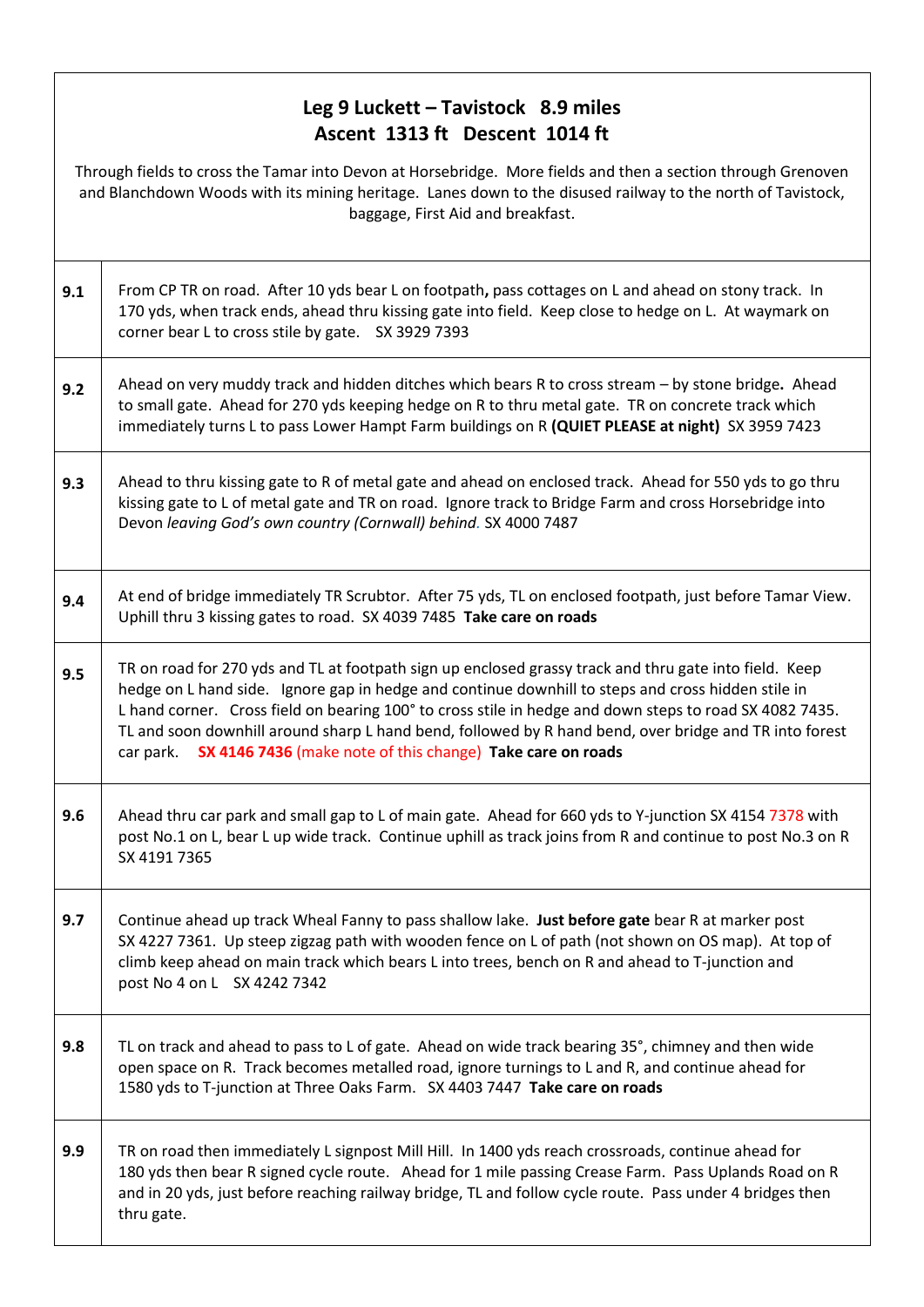| 9.10 | Continue across viaduct, pass houses on left (keeping very quiet at night). At end house TL on footpath,<br>then up steps and pass thru small car park to TR at cycle route sign. Continue ahead for 780 yds to road.<br>TR on road and continue for 775 yds to reach wooden gate on R, cycle route. In 645 yds on path under<br>bridge cross 2 <sup>nd</sup> viaduct to reach lane. TL, and in 285 yds reach small wooden gate on R, Kelly College on<br>gate. Thru gate down steps with care, in 100yds between laurel hedge TR between two large trees, take<br>care of roots and uneven ground, down slope beware rocks and in 40 yds TL thru gap in wall. TR and thru<br>2 <sup>nd</sup> gap, TL and taking care of uneven ground, immediately TR across grass passing to the left of bush to<br>path. TL with chain on R to hedge, TR between rails TL on concrete path in front of classrooms, across<br>paved area to TL diagonally to the main door in corner thru door to CP9A to check in and baggage<br>Take care on roads |
|------|----------------------------------------------------------------------------------------------------------------------------------------------------------------------------------------------------------------------------------------------------------------------------------------------------------------------------------------------------------------------------------------------------------------------------------------------------------------------------------------------------------------------------------------------------------------------------------------------------------------------------------------------------------------------------------------------------------------------------------------------------------------------------------------------------------------------------------------------------------------------------------------------------------------------------------------------------------------------------------------------------------------------------------------|
|      | CP 9A Northumbria LDWA SX 4938 7600 in Kelly College Prep School Classrooms<br>on the north side of Tavistock and Baggage<br>Open Sat 23.00 Closing Sun 13.00<br>Total mileage 57.3                                                                                                                                                                                                                                                                                                                                                                                                                                                                                                                                                                                                                                                                                                                                                                                                                                                    |
| 9.11 | Leave CP9A with your baggage, retrace route to Tent to leave your baggage, cross tarmac to enter the<br>main door to the left of the main house to enter for breakfast.<br><b>First Aid</b><br>If you need First Aid TR before you reach the main house and the door is on the L<br>Make sure you check out when you leave                                                                                                                                                                                                                                                                                                                                                                                                                                                                                                                                                                                                                                                                                                             |
|      | CP 9B East Lancashire LDWA SX 4938 7600 in Kelly College Prep School Main House<br>Open Sat 23.00 Closing Sun 13.00<br>Total mileage 57.3<br><b>Breakfast Stop</b>                                                                                                                                                                                                                                                                                                                                                                                                                                                                                                                                                                                                                                                                                                                                                                                                                                                                     |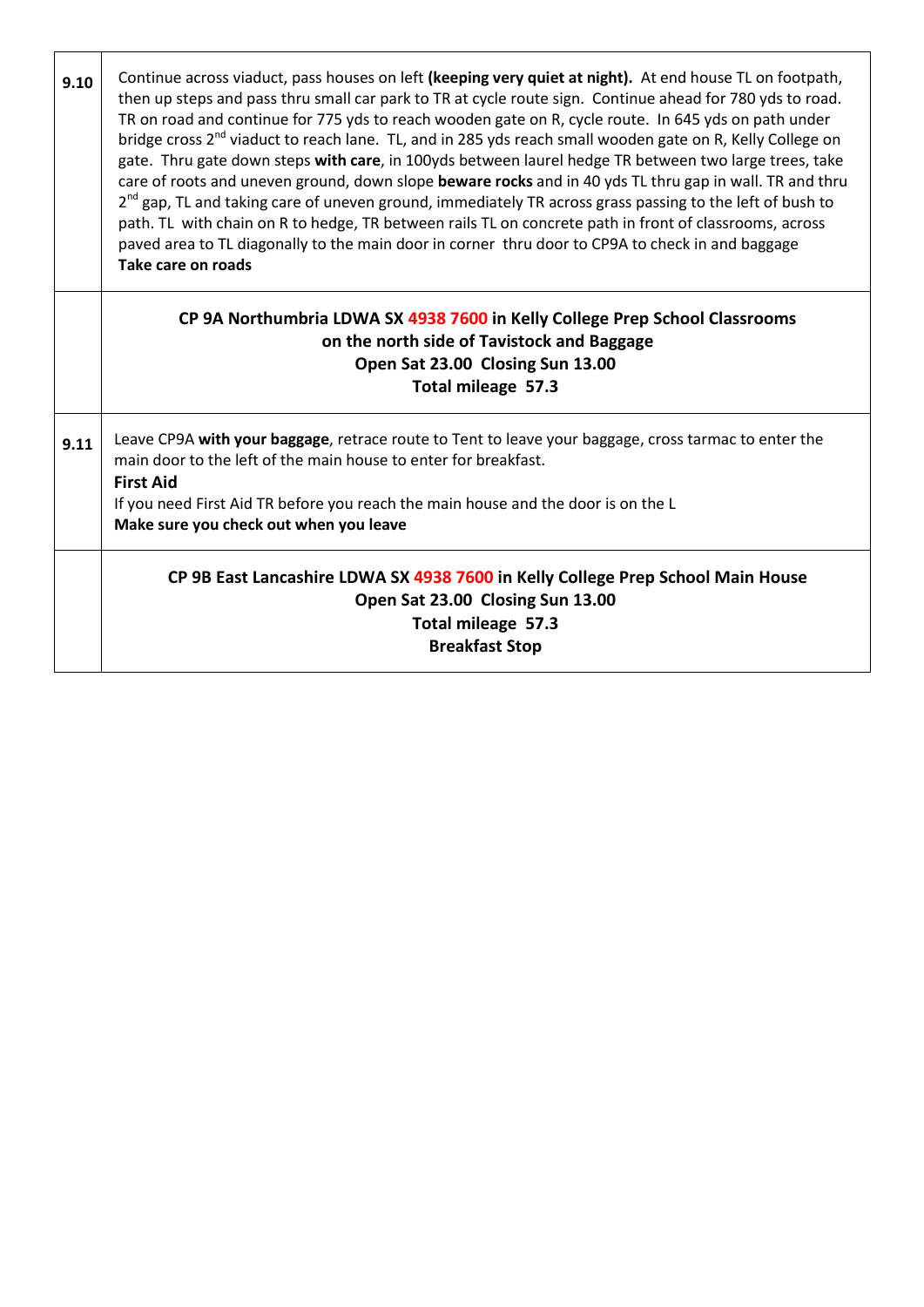# **Leg 10 Kelly College Prep School Tavistock - Princetown 9.5 miles Ascent 1635 ft Descent 665 ft** After leaving Tavistock, over the fringes of Dartmoor on paths and lanes, till a steep climb takes you up to Ingra Tor and the track of the old railway to Princetown and its brewery and prison. **10.1 Make sure you remember to Check Out before leaving.** From CP follow drive down to the main road. (Please do not walk across the grass) TR continue ahead on pavement for 1 mile passing The Trout and Tipple PH. Cross entrance to Parkwood Road, continue for 10 yds then cross road carefully at traffic island, then TR at junction SX **4859 7456**. Turn sharp L Mount Tavy Road, and in 115 yds TR into Green Hill. At junction Bear R 135°, continue on road ignoring turn offs, then cross cattle grid. At junction TR, at next junction bear R 195 $^{\circ}$  (ignore road on R). Continue ahead passing club house on right. **Take care on roads 10.2** Enter moor to the right of the golf course. Ahead bearing 185<sup>°</sup> to L hand side of monument. From monument follow bearing 130° ahead on wide track thru gorse and reach wall corner/road. SX 4955 7323. Cross road to continue on road ahead signed Middlemoor bearing 150°. **10.3** TL at crossroads, passing Ivydene on your R. In 400 yds continue down lane onto rough track. At wall continue ahead bear R across stream, thru gate and up enclosed stony track. Ahead (to end of lane) thru middle of 3 gates bearing 110° on grass path to join wall on L and on to tarmac. TL to junction, Bleak House. SX 5087 7248 **10.4** Ahead bearing 60°, keeping hedge on L for 510 yds to wall L corner, bear slightly R 80° on wide grass path to cross road. Ahead bearing 70° for 400 yds to wall corner on L. Continue past farm buildings on L, Reddicliffe Farm, to bear R 85° for 200 yds to cross road. Ahead for 440 yds to meet road at wall corner on R hand side of road. SX 5240 7291 **10.5** Ahead on road for 770 yds signed Sampford Spiney to speed limit sign. TR down road white cottage on L. In 450 yds pass church (set back from road) on L. At T-junction bear R 145 $^{\circ}$ . In 240 yds at Stoneycroft on L, ahead down enclosed track to lane. SX 5394 7191 **Take care on roads 10.6** Ahead at road, TL over cattle grid and ahead downhill to cross river at Ward Bridge. Ahead uphill and over crossroads, signed Criptor. Continue uphill 450 yds to cross cattle grid SX 5497 7229 **Take care on roads 10.7** Ahead and in 30 yds TR up stony track/bridleway. In 120 yds at R hand bend in track ahead on faint grassy path bearing 110° towards Ingra Tor. TL on old rail track SX 5535 7216, cross small fenced bridge. Ahead and in approx 1000 yds pass under stone bridge. Ahead for 520 yds passing thru old railway cutting to a gate on L SX 5628 7287. TR up track for 250 yds low wall on R. TR follow track for 60 yds at L hand bend bear R 90° up grassy path to join main track. SX 5663 7304 (If you miss the R turn after the cutting follow the track round for an extra mile and return to the route as it joins the main track) **10.8** TR on track, continue for 1.3 miles to Princetown. Soon after passing conifers on L, track narrows to a path wire fence on L. At fork, bear L with fence to pass thru gate and on to road. Fire Station on R. SX 5880 7348 **10.9** Ahead on road to bear L down tarmac path beside Old Police Station Café to meet main road. Cross road TL along pavement to reach CP in the School. **CP 10 South Pennine LDWA SX 5892 7359 in Princetown Primary School Open Sun 00.30 Closing Sun 17.15 Total mileage 66.8 THERE ARE NO TOILETS AT CP11 HUCCABY FARM**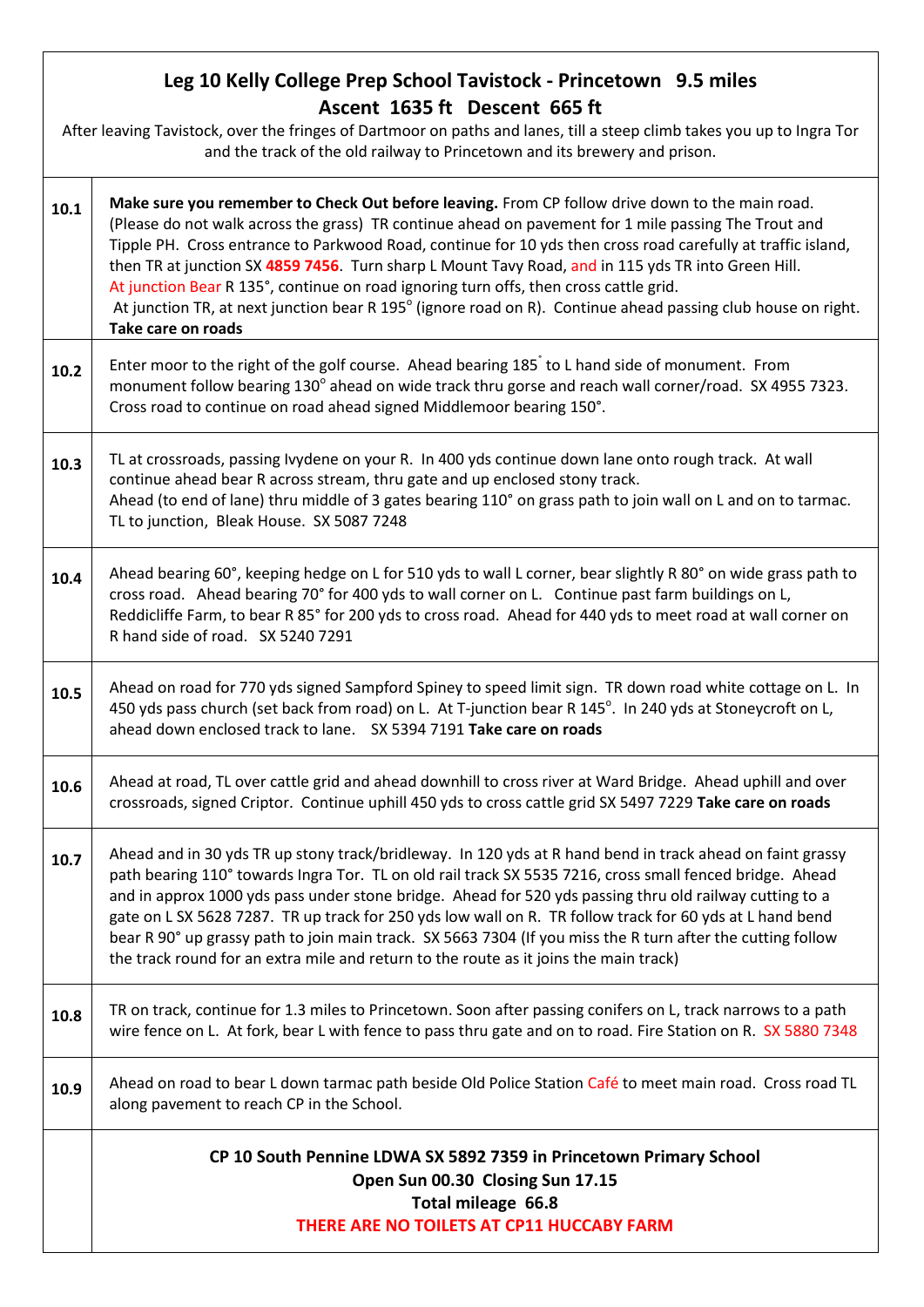# **Leg 11 Princetown - Huccaby Farm 5.1 miles Ascent 318 ft Descent 780 ft** An easy section, largely over open moor, on the (unmarked) Dartmoor Way **THERE ARE NO TOILETS AT NEXT CHECKPOINT 11.1** From CP TL along pavement and ahead to roundabout. TL and ahead for 300 yds to TR onto bridleway just before White House. SX 5922 7368 **11.2** Stay on track with wall on R and thru gate follow fence on right for 600 yds. Downhill on track to pass thru gate and cross leat **Clipper G** on post by leat SX 5994 7356. Ahead on grassy track and TR at T-junction fingerpost. SX 6005 7357 **11.3** Ahead on track for 380 yds passing thru 2 gates to reach T-junction. TL on concrete drive passing buildings on L. Bear R thru gate and in 80 yds at fork bear L. SX 6037 7325 **11.4** Keep on track for 1.1 mile to boggy area where track becomes grassy. SX 6207 7291 **11.5** Continue ahead bearing 115° for 640 yds to pass old gatepost on L SX 6265 7277. Continue ahead bearing 100° for 520 yds, wall 100 yds to L, to fingerpost at cross-tracks. SX 6310 7270 **11.6** At fingerpost, do not go thru gate, continue on bearing  $100^\circ$  for 220 yds, wall on L. Bear R with wall and thru gate on L. Ahead bearing 115° for 500 yds soon on enclosed track thru ruins of old farm. Ahead for 300 yds staying on enclosed path passing fingerpost on R to cross footbridge over River Swincombe. SX 6416 7251 **11.7** Ahead for 20 yds to cross road track and ahead for 800 yds up gully path to cross open area bearing 90° to gate in fence **Clipper H** SX 6488 7246. Ahead on obvious track, wall on L to gate. Ahead bearing 360<sup>°</sup> to cross tarmac lane and pass Clouds Edge sign on L. Continue ahead down tarmac drive, which bears R and becomes a stony track, then later concrete, then tarmac. SX 6516 7265 **11.8** TL thru gate into farmyard FP sign on left. Ahead thru 2<sup>nd</sup> gate and thru 3<sup>rd</sup> gate into field. Ahead, wall on R, to fingerpost on corner. Cross wall and bear R into field. Ahead bearing 105° to cross granite stile in wall. SX 6574 7283 **11.9** Ahead on footpath downhill to cross stile to road **take care when descending from stile to road** SX 6587 7287. TL over bridge and continue up road for approx 520 yds to reach CP on left at Huccaby Farm. **Take care on roads CP 11 The Tartan Team and North Yorkshire LDWA SX 6629 7308 in the Old Dairy at Huccaby Farm Open Sun 01.30 Closing Sun 19.45 Total mileage 71.9 THERE ARE NO TOILETS AT THIS CHECKPOINT**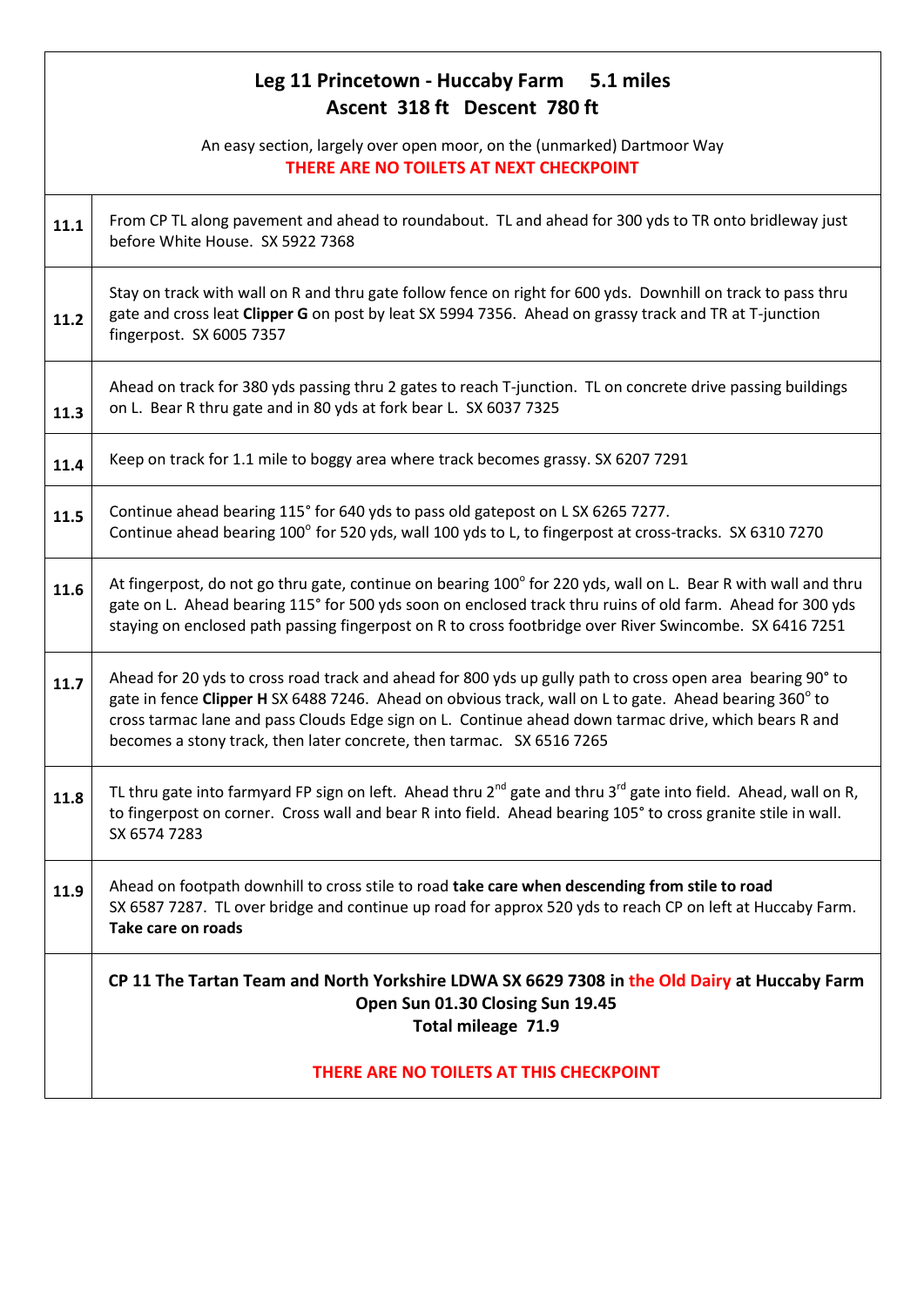### **Leg 12 Huccaby Farm - Ashburton 9.1 miles Ascent 1268 ft Descent 1921 ft**

Down to the tourist spot of Dartmeet, then climb up to pick up Dr. Blackall's Drive. Down again to the Dart at New Bridge, before passing through the River Dart Country Park, a final bridge over the Dart and lanes to the ancient Stannary Town of Ashburton.

- **12.1** From CP TL on road. After 25 yds fork R up track and immediately L to thru gate SX 6638 7306. Ahead 460 yds up field bearing 60° following small waymark posts then thru gorse/bracken to path and gate in corner. Ahead down track, cross stile and continue down stony track **(care)** and thru gate on L to marshy field. Bear R 105° down field for 145 yds to marker post. Ahead 105° to thru wooden gate to L of house. SX 6711 7314
- **12.2** Up path between cottages to road and then TR **on busy road** to cross bridge at Dartmeet. Continue up road **great care** for 410 yds to small lay-by on right and L hand bend in road. SX 6761 7332 **Take care on roads**
- **12.3** Ceave road by boundary stone **(beware of spike in ground beside boundary stone)** and bear R 85° up small grassy path/gully for 600 yds to reach car park SX 6811 7330. Across car park and ahead bearing 65° on small grassy path running parallel to road, reaching field boundary corner. SX 6844 7349
- **12.4** TR follow wall for 670 yds to where wall turns L by stream. Bear slightly R 120<sup>°</sup> aiming for Mel Tor to reach road and stone wall. SX 6896 7303
- **12.5** TL on road. In 230 yds wall bears R away from road keep with wall on faint track to waymark post. Ahead on track Dr. Blackall's Drive which is rocky and enclosed for a while. Stay on this for 1 mile to Y-fork SX 7020 7166. Bear R on main track for 700 yds. As track starts to descend to the North-East look for several concrete posts 20 yds to R of track. 60 yds after corner post TR bearing 110° (SX 7047 7138) down wide grassy path.
- **12.6** TL on gravel track to cross minor road. Ahead on grassy path to cross main road **with care.** Ahead on track to reach gate by water trough SX 7084 7143. Bear half R 130° on grass path downhill. At Y-junction take L path bearing 95° to car park. SX 7127 7122 **Take care path becomes steep and slippery**
- **12.7** Cross car park and road to R of metal gate and bear R 160° on wide grassy path. In 50 yds at junction of paths TR on bearing 215<sup>°</sup> ahead to pass tall granite post on L. (If you cannot find this, just head for the fence by the river and TR – it's within sight) Ahead past horizontal branch, bear L up incline, steep bank on your R, to reach fence. TR along the fence (not up the road). Continue on path, river on your L, and in due course pass under bridge, **care river's edge is very close and path is slippery.** Immediately after bridge bear R up steps to lane. TR to road and cross narrow bridge (New Bridge) **with care.** SX 7114 7088 **Take care on roads**
- **12.8** Ahead up road. Just past entrance to white house (Riversmead) TR up steps to cross stile into field. Keep close to boundary on L thru 2 fields to cross stile. Ahead on enclosed path to road. SX 7172 7054 **Take care on roads 12.9** TR on road past Chasegate Farm to Stoney Post Cross. **SX 7177 7023 The amended route starts here**  *Map of route thru Park provided* TL thru metal gate (Chain will not be locked). **You are now entering land owned by the River Dart Country Park which has given us permission to use this track only for the main event and marshals walk.**
	- Continue ahead on main track, ignoring all side turnings for 1300 yds to staggered cross tracks at SX 7275 7032, BL at finger post and ahead bearing 30°.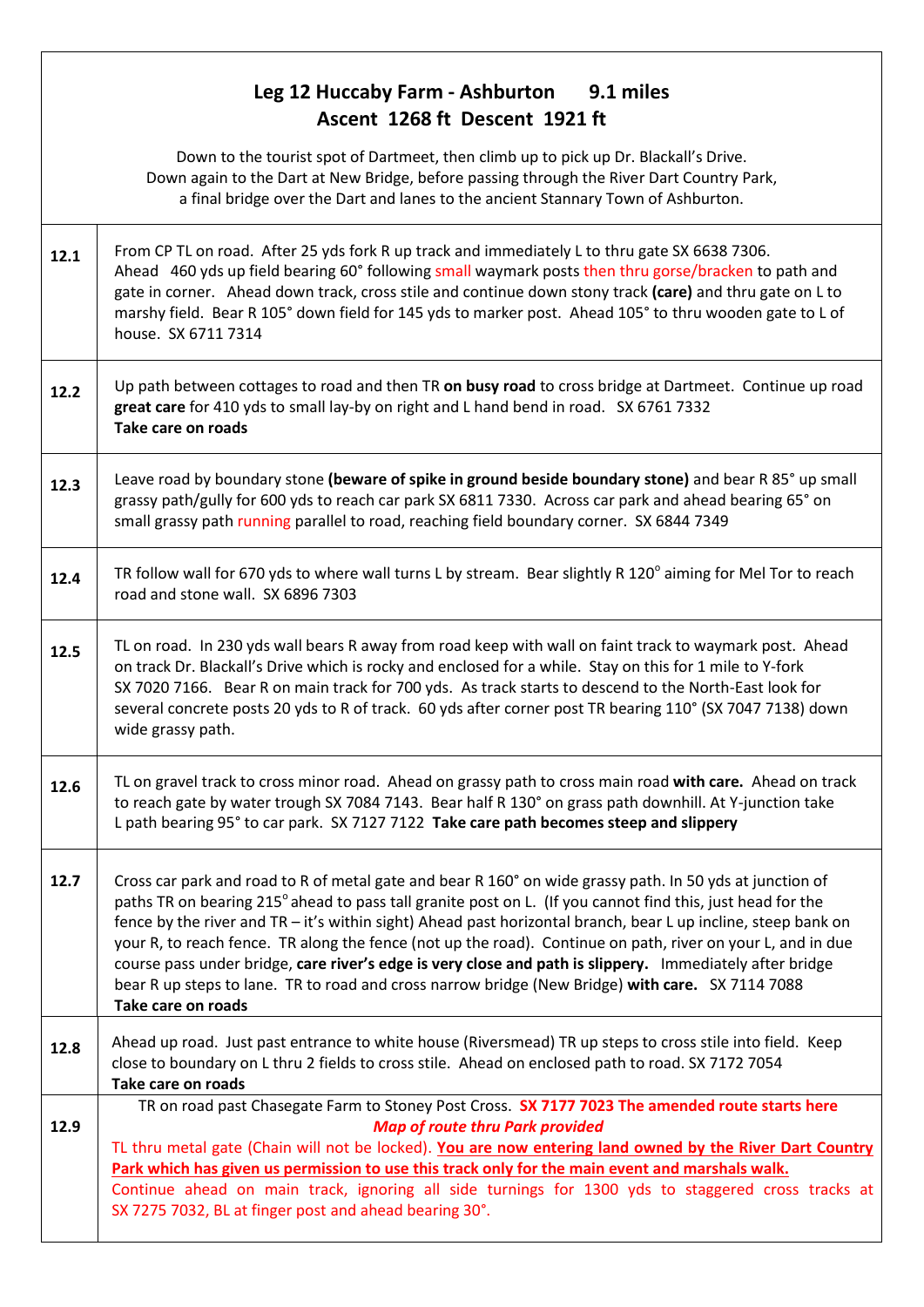| 12.10 | At track junction/finger post SX 7301 7051 continue ahead bearing 80°. At next finger post, continue ahead<br>on main track, which soon joins a tarmac lane. Ahead on tarmac lane thru Country Park to bear L before<br>wooden toilet block on R. Then bear R thru barrier to pass between houses and car park on R continuing<br>ahead down main drive.                                                                              |
|-------|---------------------------------------------------------------------------------------------------------------------------------------------------------------------------------------------------------------------------------------------------------------------------------------------------------------------------------------------------------------------------------------------------------------------------------------|
| 12.11 | Cross bridge over River Dart and at end of wall on R SX 7355 6981, squeeze thru gap beside fence. Ahead thru<br>2 fields, river on R hand side to enter woods and pass thru improvised gate in fence Caution barbed wire on<br>fence post. Path bears L crossing small concrete bridge over stream to gate SX 7346 6916                                                                                                               |
| 12.12 | Thru gate and TL up track to junction and bear L to continue on track to reach minor road. TL on road to reach<br>main road SX 7444 6962. Cross road with care, ahead up track opposite (Lavender House). At end of track,<br>TR on road. Clipper I on chevron road sign on L SX 7460 6986. Lavender House Hotel on your R.<br><b>Take care on roads</b><br><b>YOU ARE NOW BACK ON ORIGINAL ROUTE SO ORIGINAL 12.12 BECOMES 12.13</b> |
| 12.13 | Continue ahead on road to junction with main road, TL then immediately L Bowden Hill. Keep L at<br>Y-junction. Road becomes a track (ignore side turning to L) and later becomes a road again at 30 mph signs.<br>At main road, TL for 150 yds to cross road with care to CP in Methodist Church on R. Take care on roads                                                                                                             |
|       | CP 12 Staffordshire LDWA SX 7556 6981 in Ashburton Methodist Church Hall<br>Open Sun 02.45 Closing Sun 23.45<br>Total mileage 81.0<br><b>LIMITED TOILETS AT NEXT CHECKPOINT</b>                                                                                                                                                                                                                                                       |

٦

 $\overline{\phantom{a}}$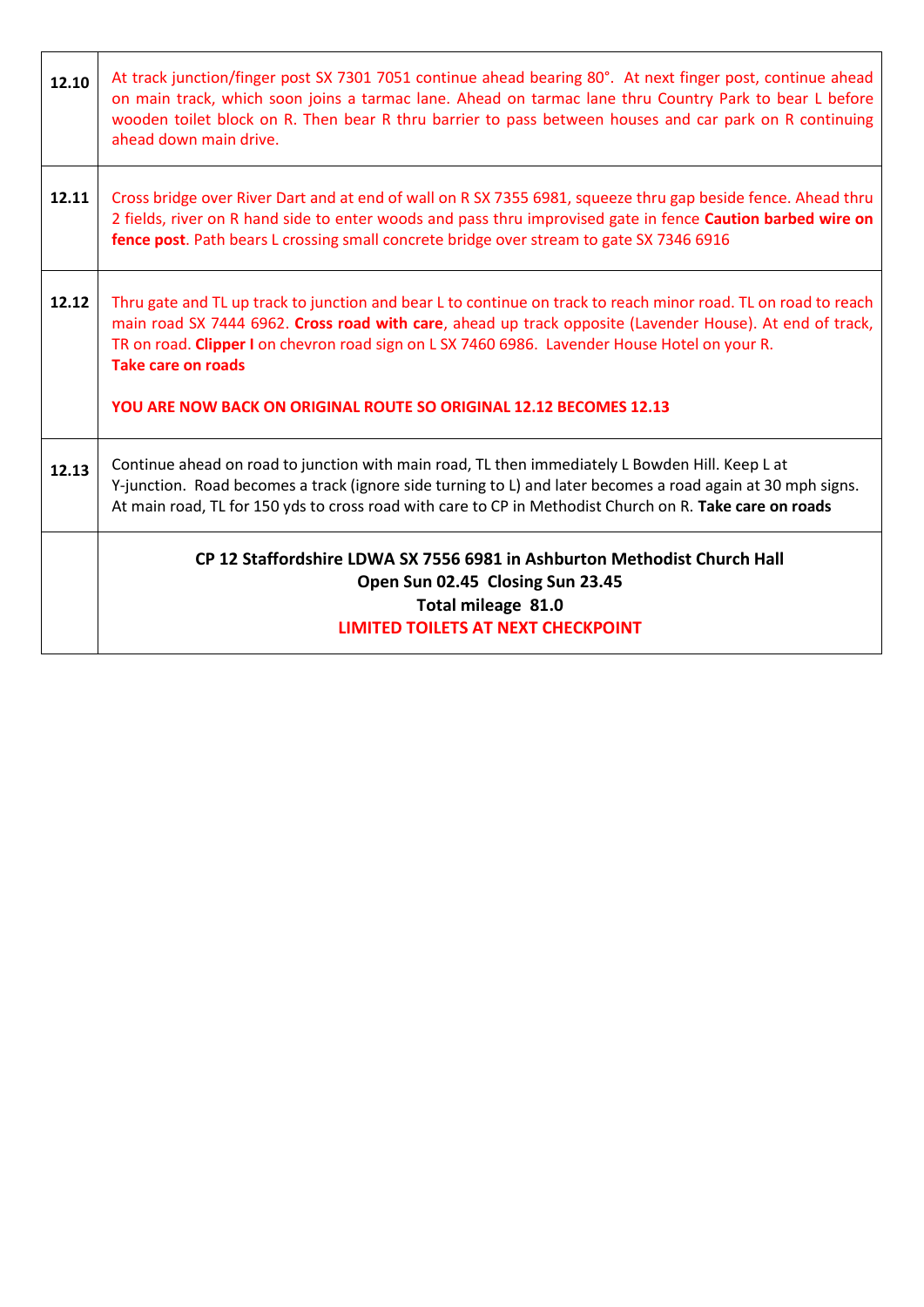### **Leg 13 Ashburton - Liverton 7.1 miles Ascent 1009 ft Descent 1092 ft**

|      | A mixed section through woods up the Ashburn Valley (hardly a river) crossing a hill by a green lane and road to<br>another valley which finally tracks over Ramshorn Down.                                                                                                                                                                                                                                                                                                                                                                                                      |  |
|------|----------------------------------------------------------------------------------------------------------------------------------------------------------------------------------------------------------------------------------------------------------------------------------------------------------------------------------------------------------------------------------------------------------------------------------------------------------------------------------------------------------------------------------------------------------------------------------|--|
| 13.1 | From CP cross road with care, TR down West Street and in 80 yds TL down North Street for 432 yds. After<br>passing Victoria Inn on L and two small bridges, reach Crockaton Cottages on L. Cross road and up steps,<br>Terraced Walk, to thru kissing gate and footpath sign Cuddyford Cross. Bear L along hedge, not diagonal<br>path uphill, keeping to foot of slope for 720 yds, to cross stile in far L corner of field avoiding slurry by<br>farm. Ahead bearing 20° passing electric pole on your R to cross stile on R of 2 <sup>nd</sup> electric pole.<br>SX 7583 7091 |  |
| 13.2 | Cross road to kissing gate and in 15 yds bear L 340° along hedge. Cross stile to enclosed track. Cross 2nd<br>stile and plank bridge and keep to level path and continue along edge of wood for % mile ignoring all gates<br>and paths and cross 3 <sup>rd</sup> stile ahead to go thru kissing gate beside wide wooden gate. Just before plank<br>bridge to road do not cross stream but TR up track signed Owlacombe. SX 7533 7196                                                                                                                                             |  |
| 13.3 | Follow enclosed track uphill bearing 30° for almost % mile to High Whidden Farm, TR on tarmac, ahead for<br>310 yds to pass wheel seat on left to T-junction. TL and ahead for 75 yds to staggered crossroads<br>SX 7647 7276                                                                                                                                                                                                                                                                                                                                                    |  |
| 13.4 | Ahead, signed Sigford, on road for 1 mile. At houses cross bridge and in another 50 yds TR down road.<br>In 300 yds, just after Hook's Farm, TL thru gate on bridleway. SX 7781 7361 Take care on roads                                                                                                                                                                                                                                                                                                                                                                          |  |
| 13.5 | Ahead bearing 130°, initially keeping close to trees on L, to thru small gate to L of metal farm gate. Ahead<br>thru woodland bearing 90°, blue dots on trees parallel to field, to gate. Thru gate bear R and in 5 yds<br>bear L on better path, then ahead for 420 yds. At junction by footpath sign bear L on track and in 150 yds<br>at next footpath sign TL with track bearing 345° to ford. SX 7866 7348                                                                                                                                                                  |  |
| 13.6 | Cross footbridge to L of ford and immediately TR on narrow path for 210 yds thru trees to thru small gate<br>in bank. Bear L and in 225 yds thru trees and at footpath sign, Ramshorn Down, ahead around tree and in<br>10 yds cross stile and footbridge. Ahead for 510 yds with stream on right crossing end of field follow poor<br>path and cross 2 stiles. SX 7895 7377 Beware of steep slope on Right                                                                                                                                                                      |  |
| 13.7 | After 2nd stile bear R to cross footbridge over stream and ahead to footpath sign SX 7897 7381. Bear L at<br>sign Ramshorn Down (indirect route). After gate TL on farm track and immediately bear R uphill 70° on<br>enclosed path to road. SX 7900 7410.                                                                                                                                                                                                                                                                                                                       |  |
| 13.8 | Ahead over road onto track and in 10 yds bear R with track uphill. In 650 yds, just after top of hill, bear L at<br>fork (keeping the same line of travel). At junction by footpath sign ahead downhill on wide track to pass<br>thru wooden gate. SX 7961 7411                                                                                                                                                                                                                                                                                                                  |  |
| 13.9 | Ahead 50 yds, bear R at footpath sign thru gap in hedge, ahead for 650 yds crossing field bearing 35° and<br>downhill on muddy track. At end of track turn sharp L SX 8006 7444 bearing 336° for 270 yds following<br>muddy path to reach gate. Thru gate and continue on muddy track to junction, bear R downhill, FP sign on<br>R. Ahead and in 200 yds at staggered cross tracks, ahead on track to reach open area, bear slightly R on<br>336°. FP sign on other side of open area.                                                                                          |  |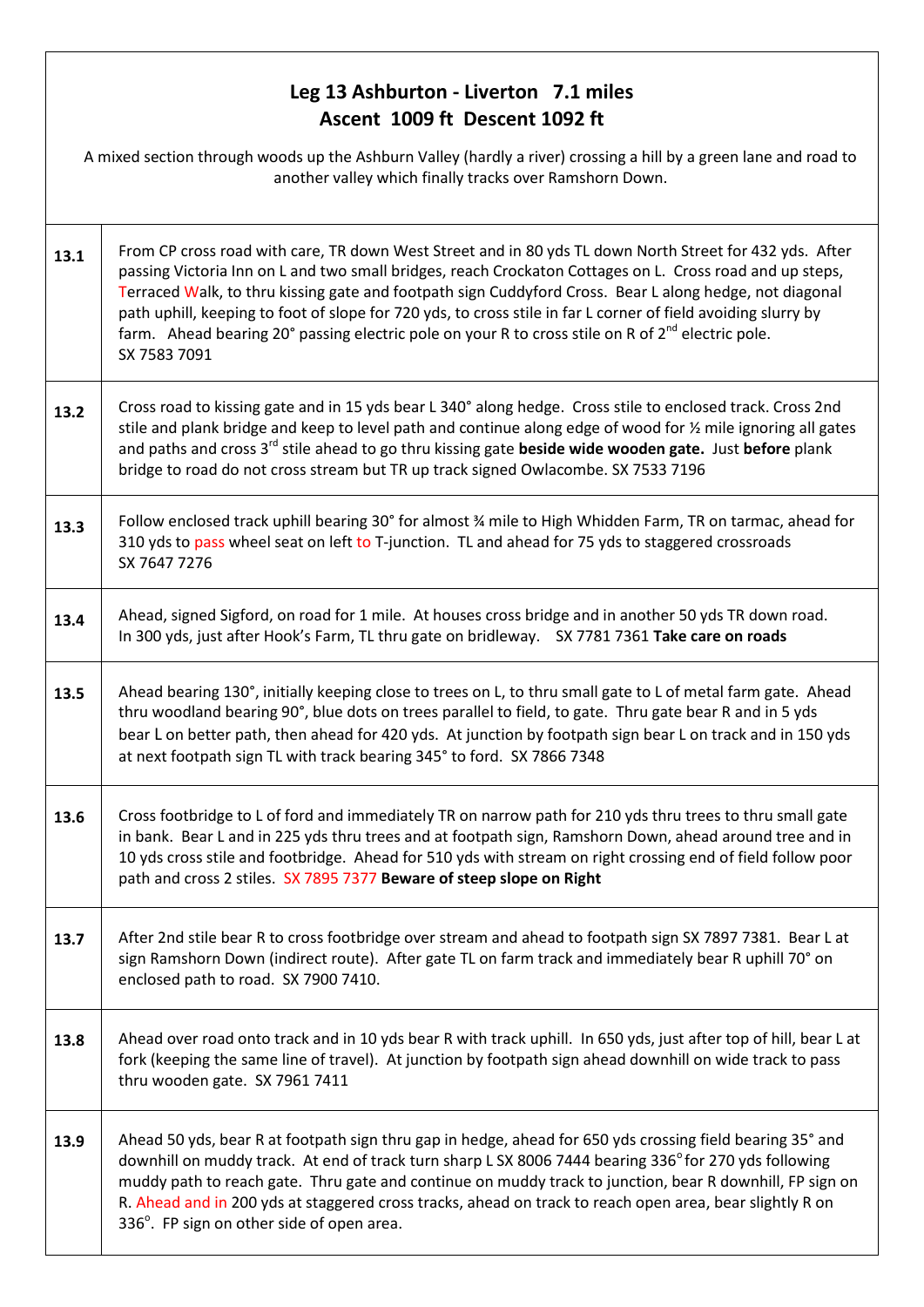| 13.10 | Ahead steeply downhill cross stile to reach houses, Woodgate Cottages, on L (QUIET PLEASE) and drive on<br>R, ahead down drive to reach road. TAKE GREAT CARE, VERY BUSY ROAD TR on road and in 250 yds<br>passing junction on L bear R down road past white building on corner bearing 134°. Follow road in 250 yds<br>to pass 1 <sup>st</sup> gate on L, and TL to cross next gates/stile into field. Keep hedge on L to reach CP thru small gate<br>on L. Take care on roads<br><b>LIMITED TOILET FACILITIES HERE</b> |
|-------|--------------------------------------------------------------------------------------------------------------------------------------------------------------------------------------------------------------------------------------------------------------------------------------------------------------------------------------------------------------------------------------------------------------------------------------------------------------------------------------------------------------------------|
|       | CP 13 Teignbridge District Scouts SX 8067 7493 in Marquee at back of houses at Liverton<br>(CP not accessible by car)<br>Open Sun 04.00 Closing Mon 03.15<br>Total mileage 88.1                                                                                                                                                                                                                                                                                                                                          |

┑

Г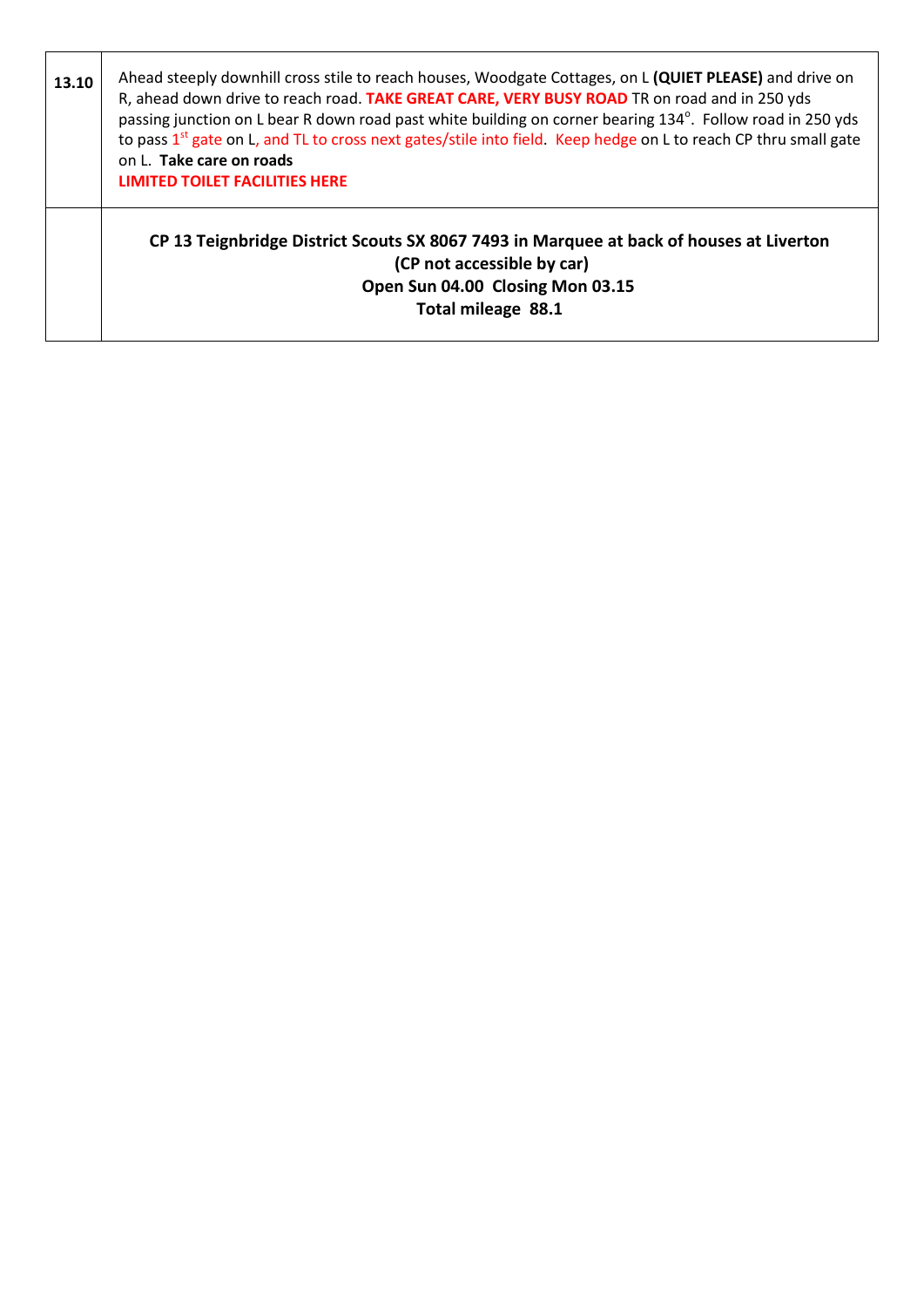### **Leg 14 Liverton - Chudleigh Knighton 3.6 miles Ascent 232 ft Descent 174 ft**

| An easy level section through a low lying area and so possibly wet underfoot. Fields, plantation, a short section<br>through an industrial estate and then heathland. |                                                                                                                                                                                                                                                                                                                                                                                                                                                                                                                                                                                    |
|-----------------------------------------------------------------------------------------------------------------------------------------------------------------------|------------------------------------------------------------------------------------------------------------------------------------------------------------------------------------------------------------------------------------------------------------------------------------------------------------------------------------------------------------------------------------------------------------------------------------------------------------------------------------------------------------------------------------------------------------------------------------|
| 14.1                                                                                                                                                                  | Return thru small wooden gate, TL thru field gate and ahead bearing 110° to cross stile and small bridge<br>in hedge. Ahead, hedge on L, thru Bristol gate, ahead to cross stile, ahead hedge still on L and continue to<br>cross another stile to R of gate to road. TL uphill to crossroads. SX 8140 7506 Take care on roads                                                                                                                                                                                                                                                     |
| 14.2                                                                                                                                                                  | Ahead at crossroads and in 210 yds TR thru L of wide gateway. Ahead on wide track, ignoring all<br>sidetracks for 1500 yds to gateway onto busy main road. Cross with great care to footpath slightly to left<br>and just before garage. SX 8256 7586                                                                                                                                                                                                                                                                                                                              |
| 14.3                                                                                                                                                                  | Ahead on enclosed path with metal fence on R. Cross road and continue ahead on enclosed path to<br>second road. TL on pavement and in 55 yds cross road onto minor road. Continue on road, cross bridge<br>to pass Moor View Primary School on L and telephone box on R. In 377 yds, where road turns sharp L at<br>farm, bear R 75° onto enclosed track. SX 8326 7686 Take care on roads                                                                                                                                                                                          |
| 14.4                                                                                                                                                                  | Ignore side-tracks into fields and in 300 yds as track turns R to field gate, bear L 70° onto narrow path and<br>in 80 yds thru small gate onto heathland. TL on faint path bearing 65° to reach small tree, then bearing<br>95° to reach single electric pole SX 8377 7699. TL on main track bearing 60° following overhead electric<br>cable and line of electricity poles to reach wooden gate. Do not go thru gate but TL. Ahead for 270 yds,<br>fence on R, to small concrete post just past an electricity pole. TR to thru kissing gate and planks to road.<br>SX 8381 7728 |
| 14.5                                                                                                                                                                  | Cross with care TL and in 130 yds pass quarry entrance. Immediately at end of fence and before footpath<br>sign TR and in 27 yds R again passing fenced pond on L. Continue on path to reach play area on R and<br>ahead on pavement, to pass Clay Cutters' Arms and primary school on L. At junction TL on main road, TL<br>on raised L hand side pavement. In 90 yds TL behind Village Hall to reach into CP                                                                                                                                                                     |
|                                                                                                                                                                       | CP 14 The Irregulars LDWA SX 8464 7747 at Chudleigh Knighton Village Hall<br>Open Sun 04.30 Closing Mon 05.00<br>Total mileage 91.7                                                                                                                                                                                                                                                                                                                                                                                                                                                |
|                                                                                                                                                                       | NO CARS OR SUPPORTERS AT NEXT CHECKPOINT                                                                                                                                                                                                                                                                                                                                                                                                                                                                                                                                           |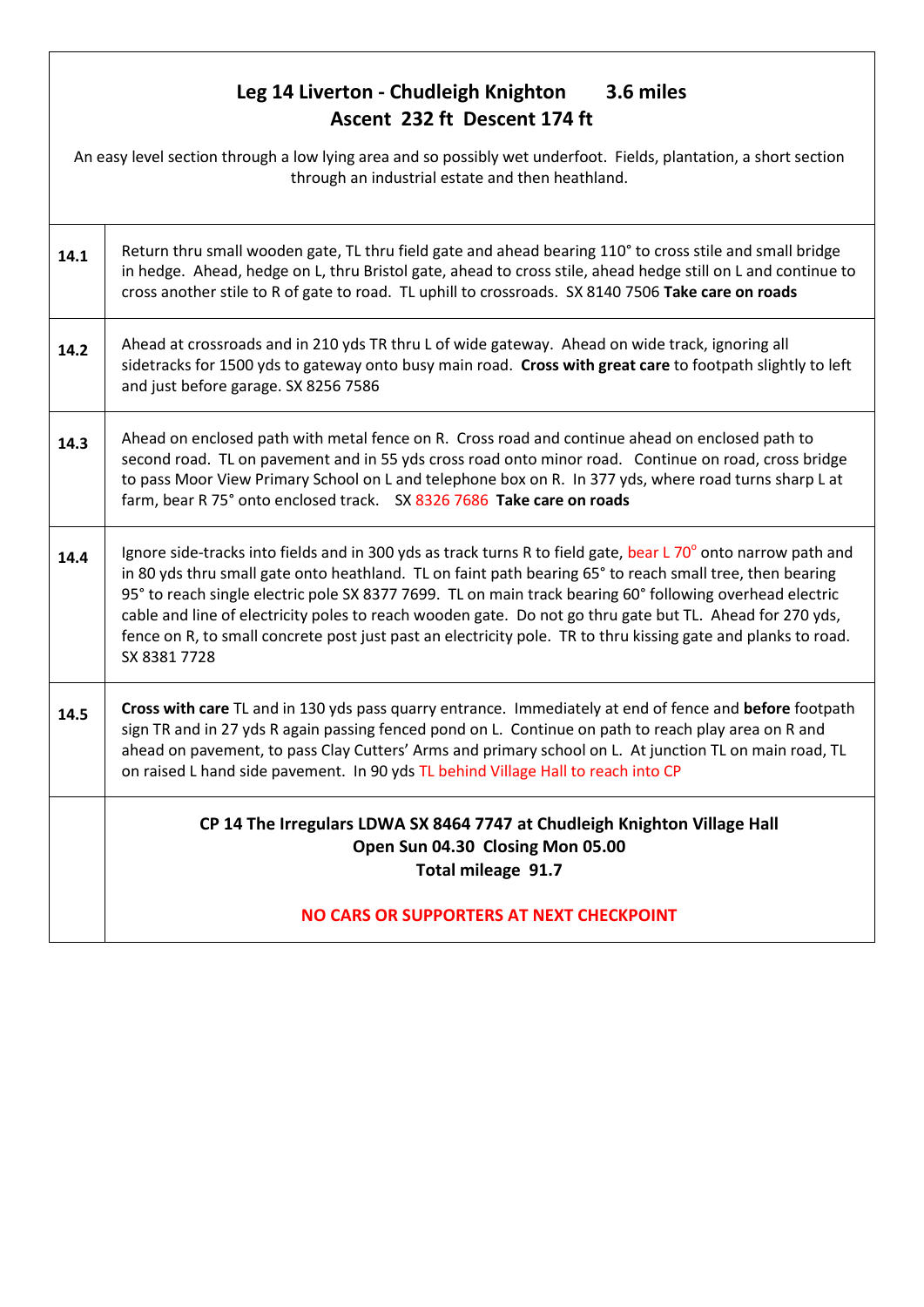#### **Leg 15 Chudleigh Knighton - Larcombe Farm 5 miles Ascent 474 ft Descent 617 ft**

An easy section on lanes and green lanes and your first meeting with the River Teign **NO CARS OR SUPPORTERS AT CP 15 VERY NARROW LANES, NO PARKING OR TURNING AREAS**

| 15.1 | Leave CP, cross road and TL on pavement ahead to $2^{nd}$ road on R FP sign. TR on stony track for 350 yds to<br>cross River Teign by footbridge (beware of narrow step at far end of bridge) SX 8511 7741. TR and follow<br>path by river to go thru metal gate. Where path splits bear L and pass under A38 take care, bridge on left<br>side is less than 6 foot high. TL on enclosed track to thru gate, TR and thru 2 more gates to road.<br>SX 8526 7729 |
|------|----------------------------------------------------------------------------------------------------------------------------------------------------------------------------------------------------------------------------------------------------------------------------------------------------------------------------------------------------------------------------------------------------------------------------------------------------------------|
| 15.2 | Cross half left to FP sign and enclosed lane, cross stile, and in 50 yds TR and up steps to cross next stile.<br>TR along field edge, hedge on R, for 170 yds to go over stile onto enclosed path. TL uphill, thru 2 gates and<br>ahead bearing 95° with hedge on L and thru 3rd gate. Ahead, hedge on R, to go thru 4 <sup>th</sup> & 5 <sup>th</sup> gates to<br>road. SX 8614 7737                                                                          |
| 15.3 | TL and ahead for 470 yds passing Gappah Farm on R to junction. Continue ahead 1 mile 660 yds passing<br>2 FP signs on L, to reach FP sign on R beside 2 stone pillars and a gate marked Keep Out Guard Dogs and<br>Livestock Clipper J SX 8783 7898. TR footpath sign and descend to road. SX 8792 7892<br>Take care along roads                                                                                                                               |
| 15.4 | TR on road and in 750 yds descend to pass main entrance to Ugbrooke House on R. In a further 560 yds<br>go under A380 dual carriageway and in a further 580 yds (passing under old A380 road bridge) to reach<br>T-junction. TL on road, then TR and immediately bear L down enclosed track 180°.<br>SX 8864 7755 Take care along roads - can be busy                                                                                                          |
| 15.5 | Ahead on track for 1070 yds to reach road junction with a stone building on R, TL and in 140 yds reach<br>Farm Gate on R. YOU MUST DIP BOOTS/SHOES IN DISINFECTED TROUGH PROVIDED next to gate into<br>Larcombe Farm. This is a busy working Farm so please take care.                                                                                                                                                                                         |
|      | CP 15 Julian Pursey's Family & Friends SX 8911 7680 in Barn at Larcombe Farm<br>Open Sun 05.30 Closing Mon 07.30<br>Total mileage 96.7                                                                                                                                                                                                                                                                                                                         |